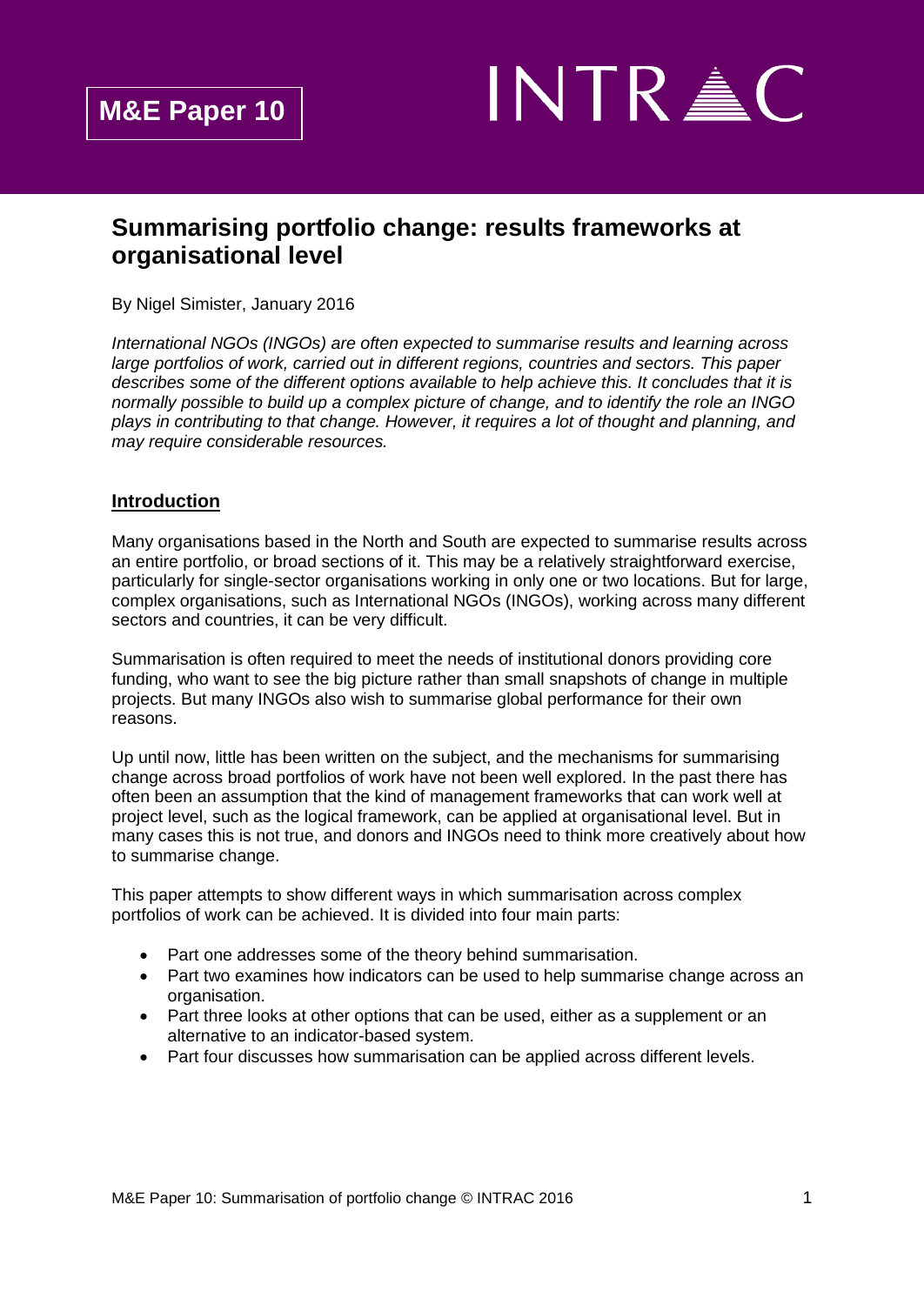It is important at the outset to address three issues regarding the scope of this paper. Firstly, this paper is about summarisation. However, the systems and processes needed to help summarise across a portfolio meet only a small part of the monitoring, evaluation and learning (MEL) needs of an INGO. Secondly, summarisation is by and large an accountability or communications issue. There may be learning associated with summarisation across a portfolio but this is not usually the dominant influence. INGOs will need to explore many other different avenues to identify, share and use learning. Thirdly, a good MEL system implemented by an INGO allows considerable flexibility for different countries and partners to adopt their own MEL processes to serve their own needs in their own particular contexts. These wider issues are not covered by this paper, which focuses on just one aspect of INGO MEL systems – summarisation of change at portfolio level.

### **PART ONE: Issues in summarisation**

This part of the paper addresses some of the theoretical issues that need to be considered when summarising results at portfolio level. For the remainder of this paper, and for want of a better term, results at portfolio level will be referred to throughout as "portfolio change".

#### **1.1 Different terms and their meanings**

Some of the different terms used in this paper are described below. These terms do not have standard definitions within monitoring and evaluation (M&E) circles.

- In this paper, **summarisation** of an INGO portfolio means presenting an overview of what has changed, what an INGO's contribution to that change has been, what has been learned, and/or what has changed as a result of that learning. It is a broad term used to cover a range of different concepts.
- On the other hand, **aggregation** has a more specific meaning. Aggregation means the addition of numeric information from different places within an organisation to reach an overall figure that describes the totality of change across the different locations.
- Within this paper, **measurement** of change is reserved for occasions when an objective is SMART (Specific, Measurable, Achievable, Relevant and Timebound) and can be measured with some degree of accuracy. In some circumstances unexpected changes can also be measured but this is rare.
- In reality, many INGO strategic objectives are not SMART and cannot be measured directly. In these cases INGOs often develop and present evidence that suggests whether, or how far, an objective has been achieved. This evidence is then balanced against any counter-evidence and an **assessment** of change is made. Assessment is considered a weaker term than measurement, but is often more realistic in the context of portfolio change.
- In some cases specific changes are presented in order to **illustrate** wider changes, often in the context of case studies or stories of change. The stories may or may not be used as representative of wider change.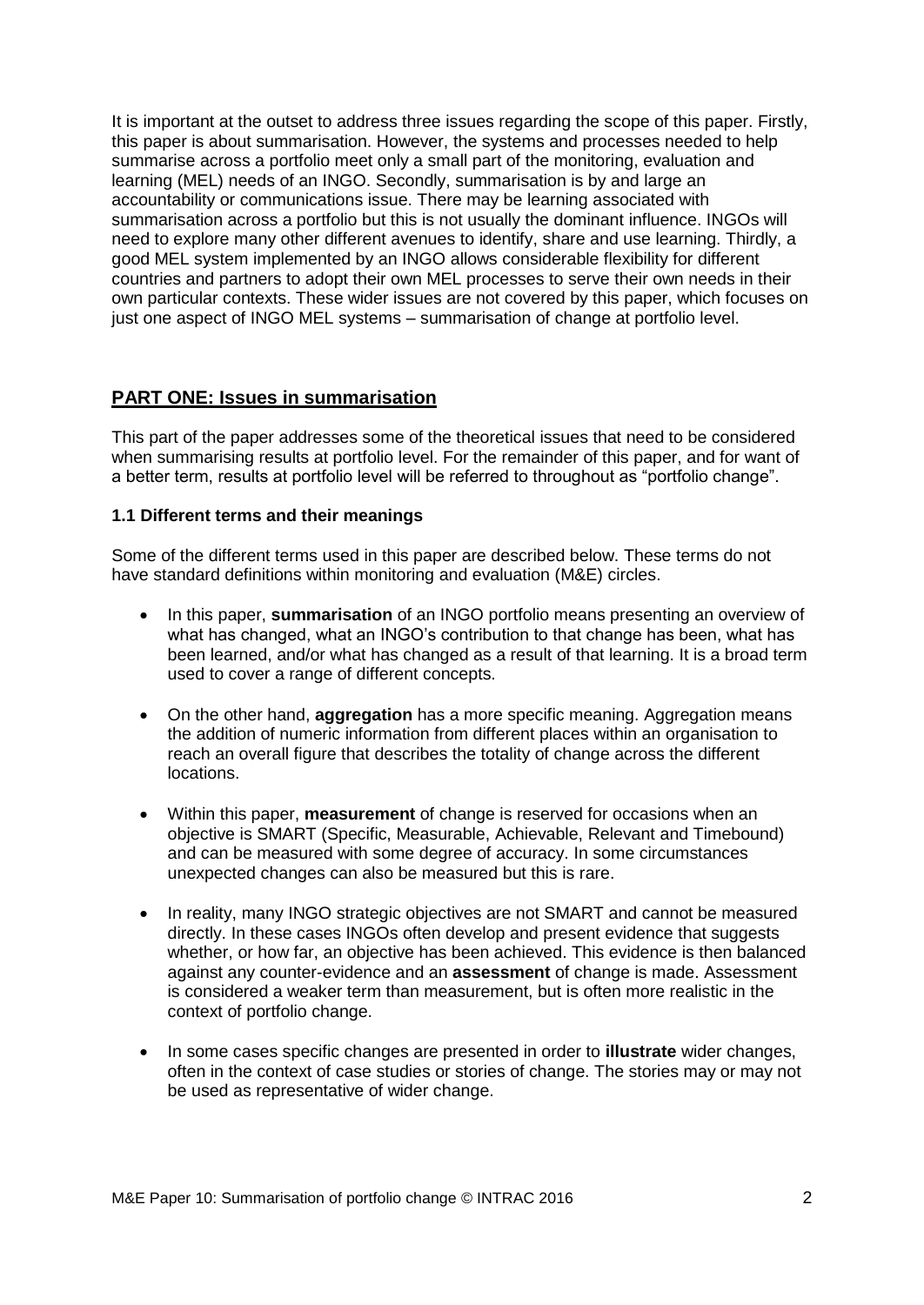### **1.2 Trade-offs between quality and coverage**

Accurate summarisation of portfolio change requires two things: Firstly, INGOs need to be rigorous in their collection, analysis and presentation of evidence of change. Secondly, that change needs to be assessed in many different locations.

There is, however, an inevitable trade-off between the two. INGOs may spend a great deal of time and resources collecting high quality information on change from a single location. But it is not sensible to combine this information with low quality information from other areas. So if INGOs require information to be summarised or aggregated across many different locations they need to carefully assess how much they intend (or need) to spend.

In some cases, the answer is to sample – in other words to produce high quality information from a small number of locations that are representative of a much larger number of locations. But even then the costs of information collection and analysis may be very high, and there will need to be a trade-off between the desire to carry out high quality monitoring and evaluation work and the desire to cover as much of an INGO's work as possible.

# **1.3 Different types of INGOs**

Different INGOs have different types of objectives, and the work of some organisations is more easily summarised than others. On the one hand, some INGOs have clearly defined global objectives, which can be measured with some degree of accuracy, such as the Jubilee 2000 Debt Coalition with its focus on the removal of unsustainable third world debt. Organisations with a sector focus (such as WaterAid or Sightsavers) may also find it more straightforward to articulate and measure global objectives.

Conversely, many INGOs work in multiple sectors with multiple objectives. In these cases it may be much harder to articulate global objectives, especially at beneficiary levels.

INGOs also work through diverse strategies, and this can also influence the ease with which portfolio change can be summarised. For example:

- It is easiest to aggregate results when an INGO is engaged in service delivery. This is true even where work is carried out through partners, whose capacities to carry out M&E work may vary widely in different countries and contexts. Aggregation is simplest in sectors such as health and water and sanitation which have clearly defined, industry-standard methods of measuring change.
- Advocacy or policy influencing is a more challenging area to assess. Policy change can take a long time to achieve, and issues of contribution and attribution may be complex. Summarisation of policy influencing work is more likely to focus on the policy level itself rather than on beneficiaries, perhaps with only illustrations of wider changes.
- Capacity building or partnership work is similarly long-term, and the results of capacity building work can be difficult to assess, especially for programmatic capacity development where eventual results are not narrowly defined (as they are in more technical capacity building). Summarisation of capacity building tends to focus on organisational level – whether that be other INGOs, partner NGOs or small community-based organisations – again perhaps with only illustrations of wider changes.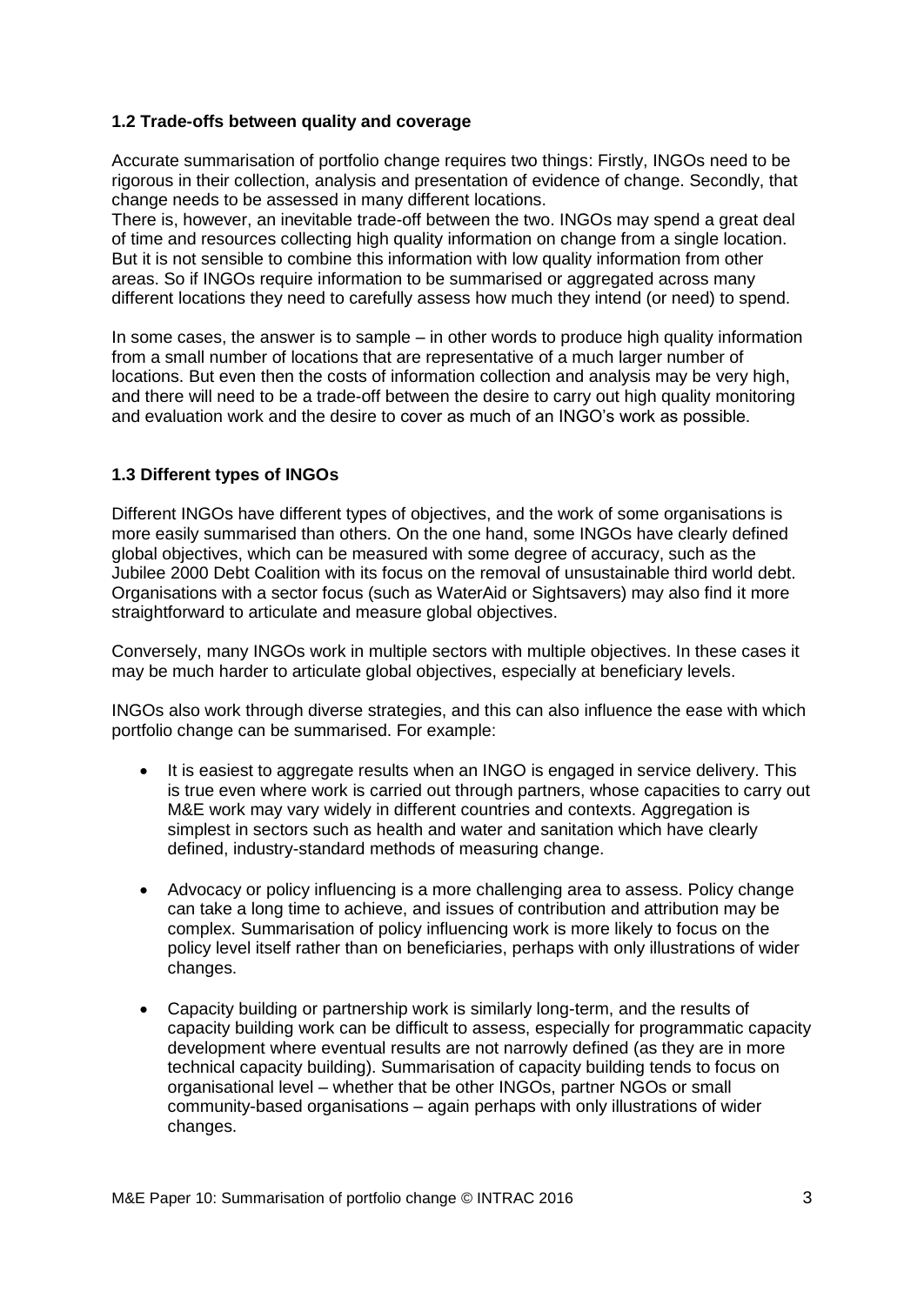Some INGOs focus almost entirely on conducting pilot studies or seeking out innovative solutions to development challenges. In these cases it may be much more appropriate to summarise portfolio change by focusing on a few successful projects rather than trying to cover an entire portfolio.

In summary, INGOs and donors need to recognise that different summarisation challenges are faced by different INGOs depending on the nature of the organisation and the type of work it undertakes. In all cases there are solutions that will enable some degree of summarisation. However, these solutions need to be adopted (and adapted) on a case-bycase basis.

### **1.4 Frameworks**

The type of framework used by an INGO to capture portfolio change may also have an influence over how change is summarised. In recent years, many INGOs have been asked to represent portfolio change in a single logical framework or linear results framework. However, logical frameworks were primarily developed to help plan, monitor, evaluate and summarise projects – timebound interventions with clearly stated purposes – not the work of entire organisations. There are a number of reasons why logical frameworks are not appropriate for capturing the work of entire organisations. But two are most important when assessing the prospects for summarisation.

Firstly, the work of an organisation is ongoing, and does not begin or end at the same time as the logical framework period. An organisational logical framework can therefore only be seen as a slice of an organisation's ongoing work, with different initiatives beginning and ending at different times that may have no significant overlap with the logical framework period.

Secondly, results achieved in a period covered by a logical framework may be the result of work carried out in that period, but are just as likely to be the result of work carried out in previous planning cycles (or a combination of both). The traditional link between outputs and outcomes in a logical framework may therefore be broken.

There are signs that many donors are drawing back from the imposition of logical frameworks and are increasingly supporting more flexible results frameworks. <sup>1</sup> Sometimes this involves keeping the horizontal logic of a framework (objectives, indicators, sources and assumptions) but relaxing the rules governing the vertical logic. This allows INGOs to link global results frameworks to global impact pathways or theories of change if so desired.

There have also been recent calls for a greater emphasis on learning to be articulated and captured within results frameworks, particularly for INGOs that are concerned with pilot or innovation projects, and are therefore more interested in learning from the pilots than reporting on impact across a relatively small number of people. This could be achieved by placing a series of learning questions at the heart of a results framework (see part three of this paper). Organisations could then be held partly accountable for what they have learned.

The more flexibility that a global framework allows, the more INGOs are able to develop their own individual frameworks that suit their own purposes. However, this comes with the added responsibility of developing frameworks that are fit for purpose, and that honestly reflect INGO ambitions at portfolio level.

 $\overline{a}$ <sup>1</sup> See ICAI 2013.

M&E Paper 10: Summarisation of portfolio change © [INTRAC](http://www.intrac.org/) 2016 4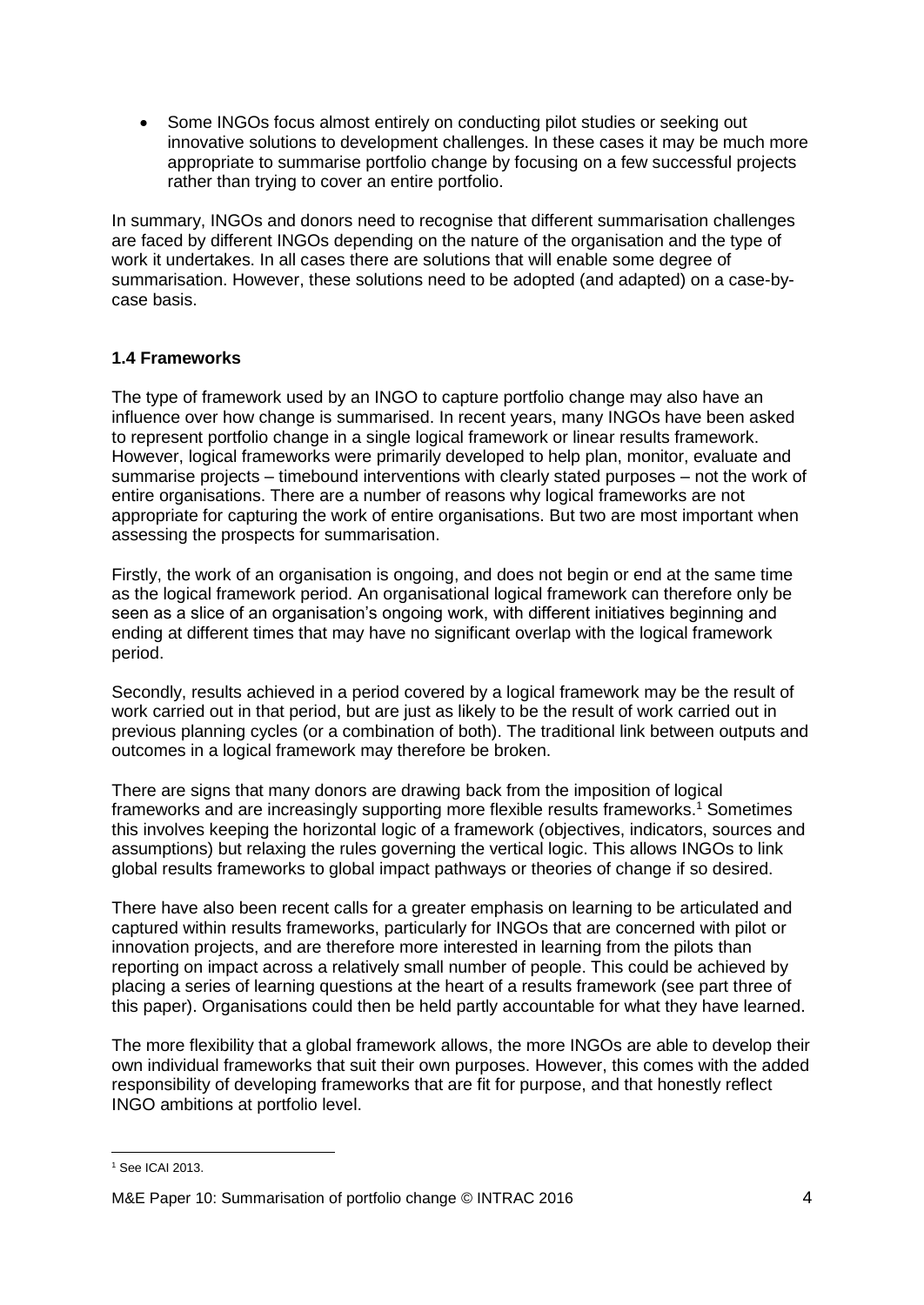# **PART TWO: Indicators**

Indicators are by far the most common mechanism used to collect, analyse and present change within INGOs. This section looks at a range of different types of indicators, and explains how they can be used to help summarise portfolio change.

# **2.1 Types of indicators**

It is sometimes possible to develop indicators at portfolio level that allow INGOs to assess portfolio change directly. Where this is not feasible, the most common response is to develop indicators at a global strategic level and then to link these to indicators at lower levels, such as country, sector, programme and project levels. This can be done in a variety of ways, as outlined below.<sup>2</sup>

### *2.1.1 Direct indicators*

Sometimes INGOs set indicators at a global level, and collect these indicators using their own head office resources or secondary sources. This means that reporting against the indicators does not need to rely on information collected through field offices or partners. There are two circumstances where this is likely to be achievable.

Firstly, if an INGO is big enough or important enough in a narrow field of work then it may be able to directly measure change at global level or across a range of different countries. There is a caveat here. A contribution can only really be claimed if an organisation has sufficient critical mass to justify the argument that it directly influences the change it is measuring. This means it needs to be able to argue that any movement in the change being measured is at least partly down to its efforts. This can only happen when the INGO is an important and influential player in a wider field, or where it is working in a very narrow area (e.g. livelihoods of ex-miners with disabilities).

Secondly, indicators may be developed that focus narrowly on what an INGO is trying to achieve with a small group of policies or organisations. For example, an INGO could carry out a survey with all its partners in order to assess the extent to which its partnership (or capacity development approach) is valued, and then develop some simple indicators from that survey. Or it could focus indicators on one or two key policies at global level that it is trying to influence.

Direct indicators are often the best kind of indicators for assessing portfolio change, but there are only a few circumstances in which they are appropriate. In most cases, reporting against global indicators relies on information collected in other parts of an organisation.

# *2.1.2 Framing indicators*

Broad framing indicators, also known as basket indicators, are the preferred option for many INGOs. Framing indicators are not specific, and cannot be collected directly at global level. Instead they are used to identify broad areas or domains of change. More specific indicators at programme or project level are then captured and summarised under the framing indicators.

 $\overline{a}$ <sup>2</sup> Note that indicators can be linked between many different levels of an INGO, but for ease of explanation this section confines itself to links between project level and global level.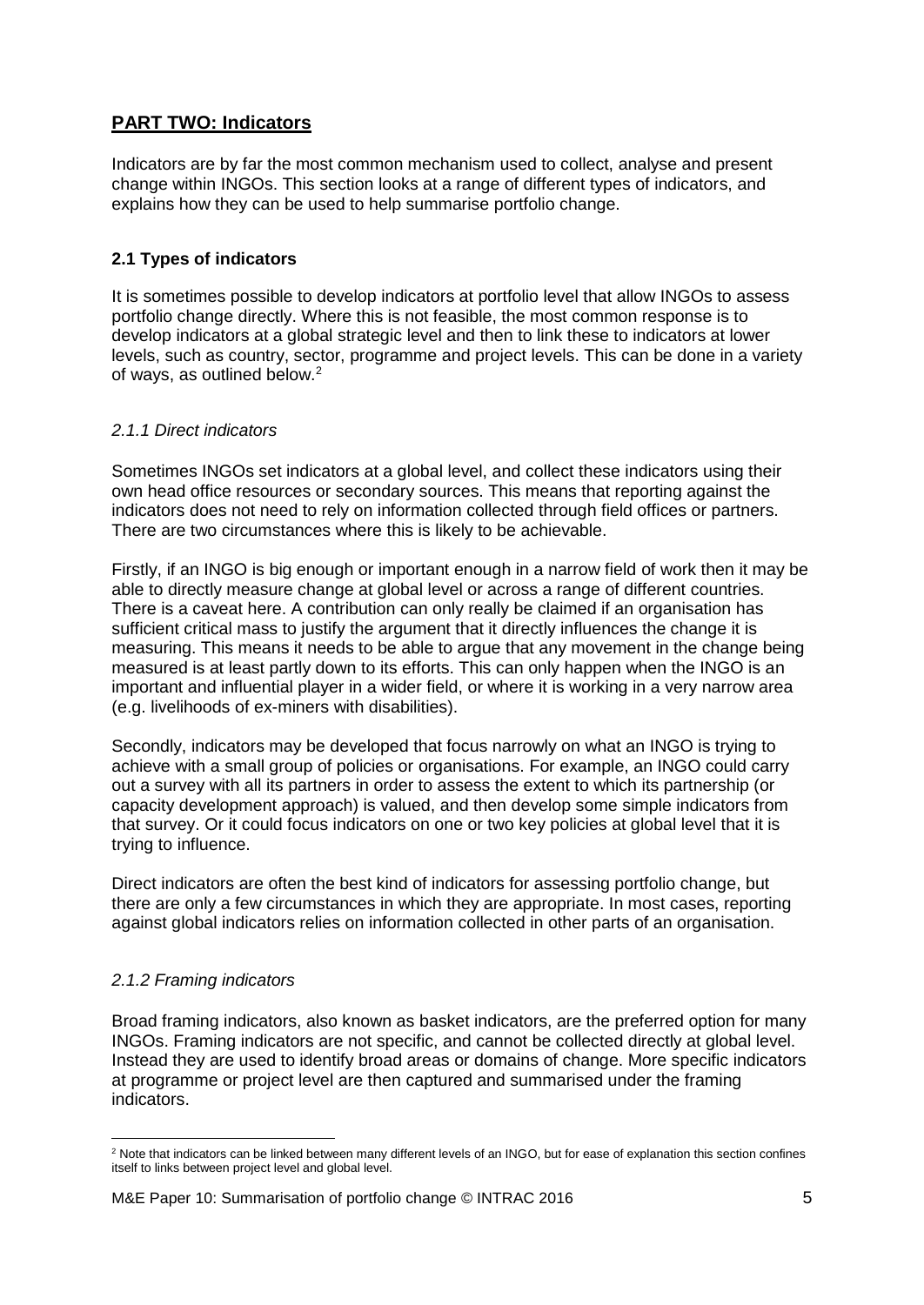

**Box 1: Framing indicators**

Sometimes framing indicators are cascaded downwards; they are very broad at global level, quite broad at regional level, and become successively narrower and more focused at country, programme and project levels. The information collected at lower levels can then be collected together and summarised at higher levels.

In Box 1, "*CSOs influence government practices at local levels*" is an intangible piece of information which cannot be collected directly at global level. Instead it relies on tangible information being collected at lower levels, such as the examples shown. These three tangible pieces of information can be collected under the one indicator at global level to illustrate ways in which civil society is influencing local government across different countries and regions.

Note that the project indicators may be quantitative or qualitative or a mixture of both. Indeed, they need

not necessarily be indicators at all, and information on unexpected or negative changes can be mapped onto the global indicator as well.

One big advantage of this type of indicator is that programmes and projects can collect indicators and produce reports which are useful to them and reflect their own needs without referring to the global indicators. Indeed there is no technical reason why a project should know about the global indicator at all.

However, it is important to recognise that this kind of indicator cannot be used to measure portfolio change. Instead, it is used to generate a number of examples or illustrations of the type of changes that are occurring. The indicator is basically a mechanism for collecting together and summarising a number of specific changes under a common theme.

### *2.1.3 Aggregated indicators*

Indicators from different projects can also be added together at global level to provide an aggregated indicator. If an INGO intends to aggregate indicators in this way it needs to ensure that all projects define and use the indicator in exactly the same way. In practice this often means using common tools and approaches to collect the indicator, over similar timeframes. Specifically: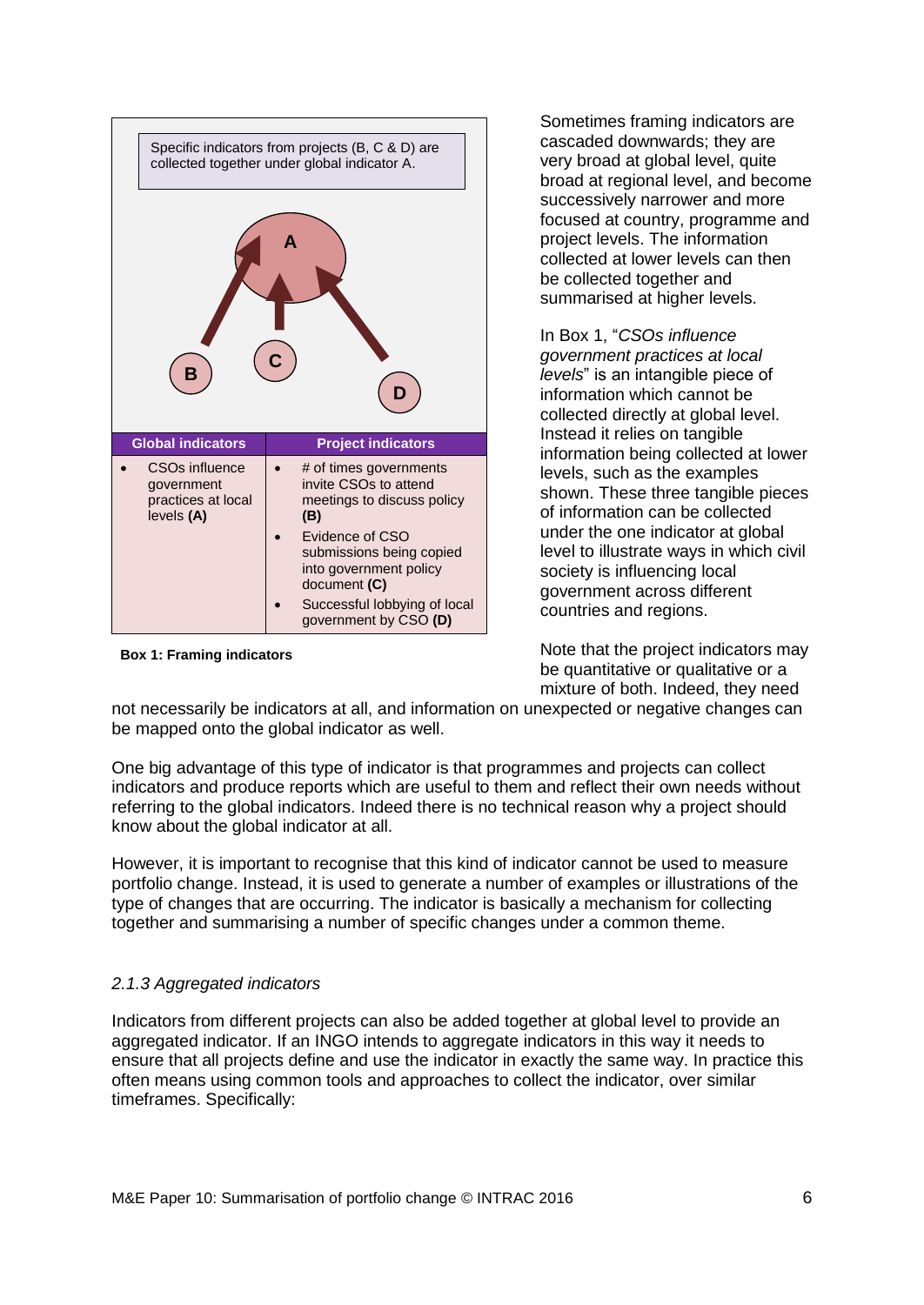- the same indicator definitions need to be used;
- all relevant projects need to collect the information (or a statistically significant sample of projects);
- change needs to be assessed over similar timescales;
- the same (or similar) tools and methods need to be used;
- the quality of information collection needs to be consistent; and
- contributions to change should be broadly similar.



The risk otherwise is that different numbers may be added together that are meaningless. For example, an INGO could develop an aggregated indicator such as *"# of local government decisions influenced by CSOs*". But it would be meaningless to add together numbers from different projects if there were different understandings of what was meant by "*local government decisions influenced*". For example, one project might only report on cases where local government officials explicitly recognised the contribution of the CSO, whereas another project might include all cases where a CSO representative attended a decision-making forum.

Aggregation is often desired because it is seen as enabling INGOs to measure performance across multiple interventions. And indeed it is quite possible at output

#### **Box 2: Aggregated indicators**

level; for example counting the number of schools built or the number of groups supported. However, aggregation is extremely difficult at outcome level, even where the time gap between outputs and outcomes is relatively short, as in the examples provided below, and where industry standard definitions exist. As outcomes become more complex and intangible, the difficulties in aggregation become greater. This means it is rarely used in complex sectors such as governance, conflict resolution or civil society, where outcomes are very context specific.

The major implication of using aggregated indicators is that all relevant projects/partners need to be told (or persuaded) to use the standard indicators. At best this may involve some level of administrative burden on projects. At worst, it might mean projects have to collect information on indicators that are of no use to them, and/or may be inappropriate for their work.

Aggregated indicators are most commonly used within INGOs to assess reach – the number of people (or groups or organisations) that an INGO claims to be supporting. Assessments of reach are useful to explain the scale of an INGO's work, and are also valuable where INGOs attempt to sample people or communities to derive more in-depth assessments of change with a view to extrapolating findings over larger populations.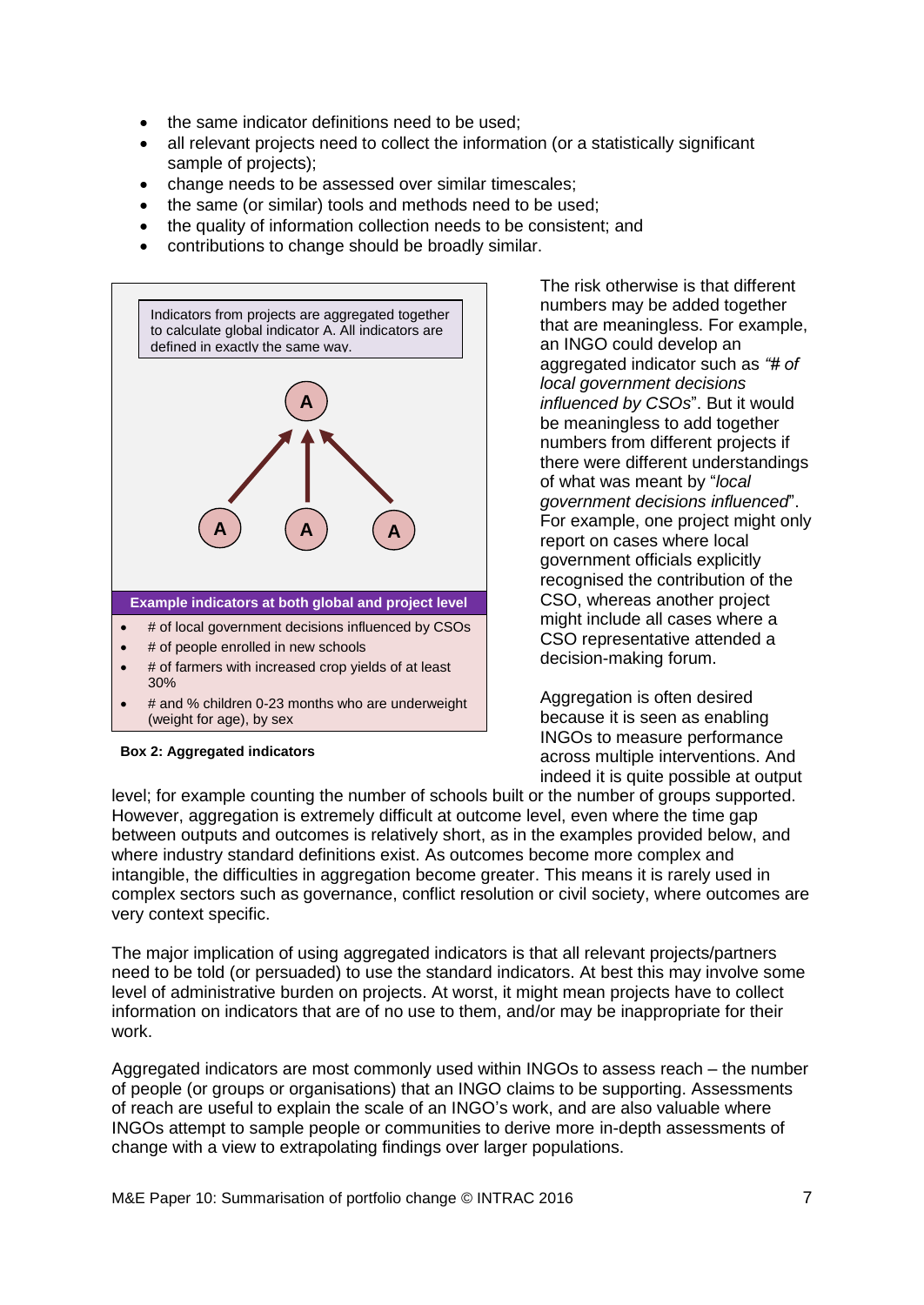#### *2.1.4 Core indicators:*

As a simpler alternative to aggregated indicators, core indicators may be collected in different projects and programmes and then reported across a portfolio, but not necessarily aggregated. Core indicators can be used to show similarities between results in different areas but also differences.

The basic idea of core indicators is that a cohort of standard indicators is developed and then different projects pick and choose from those indicators. But when they use them they use them to the same standards and definitions. This means that results can be compared. For example, an INGO could capture information on improvements in child nutrition in 20 projects using the same indicator, but, crucially, not attempting to aggregate them. This allows for a summary of different projects at different points to be collected together, as in the table below.

| Indicator: % of boys and girls, aged 6 – 59 months, stunted |                 |                  |                |  |
|-------------------------------------------------------------|-----------------|------------------|----------------|--|
| <b>Project</b>                                              | <b>Baseline</b> | <b>Timeframe</b> | <b>Current</b> |  |
| Project 1                                                   | 50%             | $2012 -$         | 30%            |  |
| Project 2                                                   | 30%             | $2015 -$         |                |  |
| Project 3                                                   | 25%             | 2009-2014        | 5%             |  |

Whilst it would not make sense to aggregate together these figures from different projects, starting at different times and over different periods, core indicators can allow a measure of summarisation if presented appropriately. Some level of aggregation might still be possible on a sample of projects (those with common timeframes), but the information may actually be richer and more informative when differences can be seen as well as similarities.

### *2.1.5 Translated indicators*

Translated indicators are a halfway house between framing indicators and aggregated indicators. Projects can report on different indicators, as in the case of framing indicators. However, those indicators are then 'translated' into a common indicator later on in the process. The common indicator can then be treated as an aggregated or a core indicator. In other words, it can be aggregated or summarised as required. Theoretically, this can be done early on in the process by project staff, but in practice the translation is more commonly the task of global programme staff as this allows for greater consistency.

In the example shown in box 3, three different project indicators are all converted into a common global indicator before being aggregated. For instance, it should be possible to measure or estimate the number of households with access to newly installed water points (indicator B). It should also be possible to measure or estimate the number of households being served by wells treated for contamination (indicator C). It may be much harder to estimate the number of households benefitting from increased awareness of hygiene around water sources (indicator D), but it would still be possible. After translation, the three numbers could then be aggregated under the common programmatic indicator "*# of households with access to an improved water source*" (A).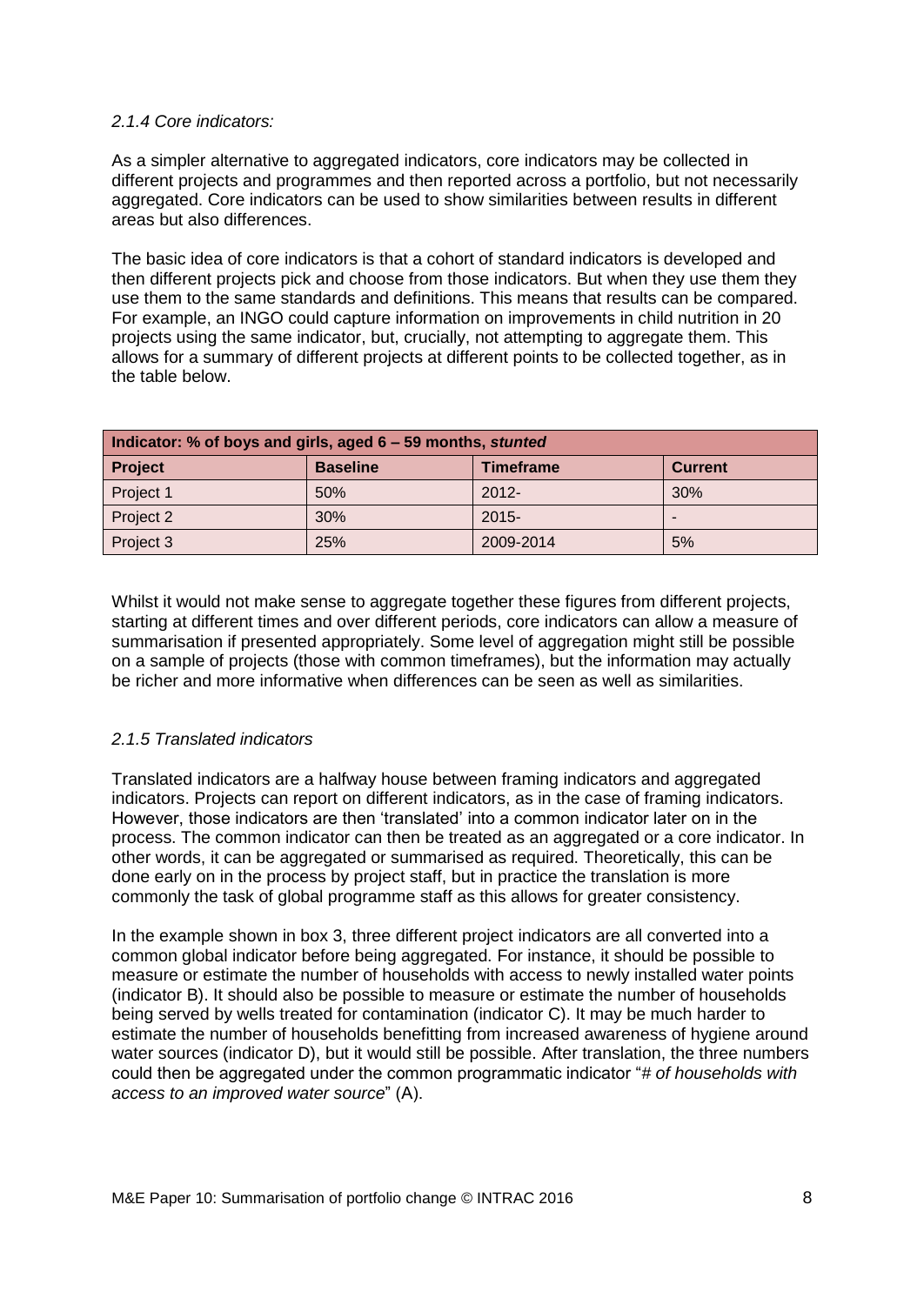

**Box 3: Translated indicators**

There are many examples of where these kinds of indicators have been used within planning and M&E work. For example:

- In cost-benefit analysis, different kinds of social benefits are routinely translated into monetary values to enable comparison of costs and benefits.
- Health programmes often convert different indicators collected within projects into DALYs (disability-adjusted life years) – understood as the number of years of healthy life.
- An indicator such as '# additional jobs created' can be developed to capture project indicators on employment where some businesses are increasing jobs, others are saving jobs and others are shedding jobs in order to save further losses in employment.

Using translated indicators is seldom an easy exercise, and – as with aggregation – should not be undertaken lightly. There is a significant risk that the value of some project indicators may be lost in translation; for example through placing arbitrary economic values on social benefits.

However, the main benefit of using translated indicators is that some level of aggregation can be achieved even if project indicators have not been defined or collected in the same way from the start of a project. This can help avoid the necessity of imposing indicators on project staff, which may be of little or no use to them.

# *2.1.6 Ranking and rating indicators*

Many tools and methodologies of data collection and analysis result in ranking or rating information being produced, often from qualitative information. Examples include the kind of rankings and ratings used to assess capacity development within Organisational Capacity Assessment Tools (OCATs). These rankings and ratings can then be summarised or manipulated using standard numeric procedures.

Ranking and rating tools are widely used within areas of work such as policy influencing, capacity development and partnership. They are a form of translated indicator, but are more likely to be coded at an earlier stage in the process. For instance a supported organisation may rate or rank its own capacity over time, rather than passing data upwards to be ranked or rated at a higher level.

M&E Paper 10: Summarisation of portfolio change © [INTRAC](http://www.intrac.org/) 2016 9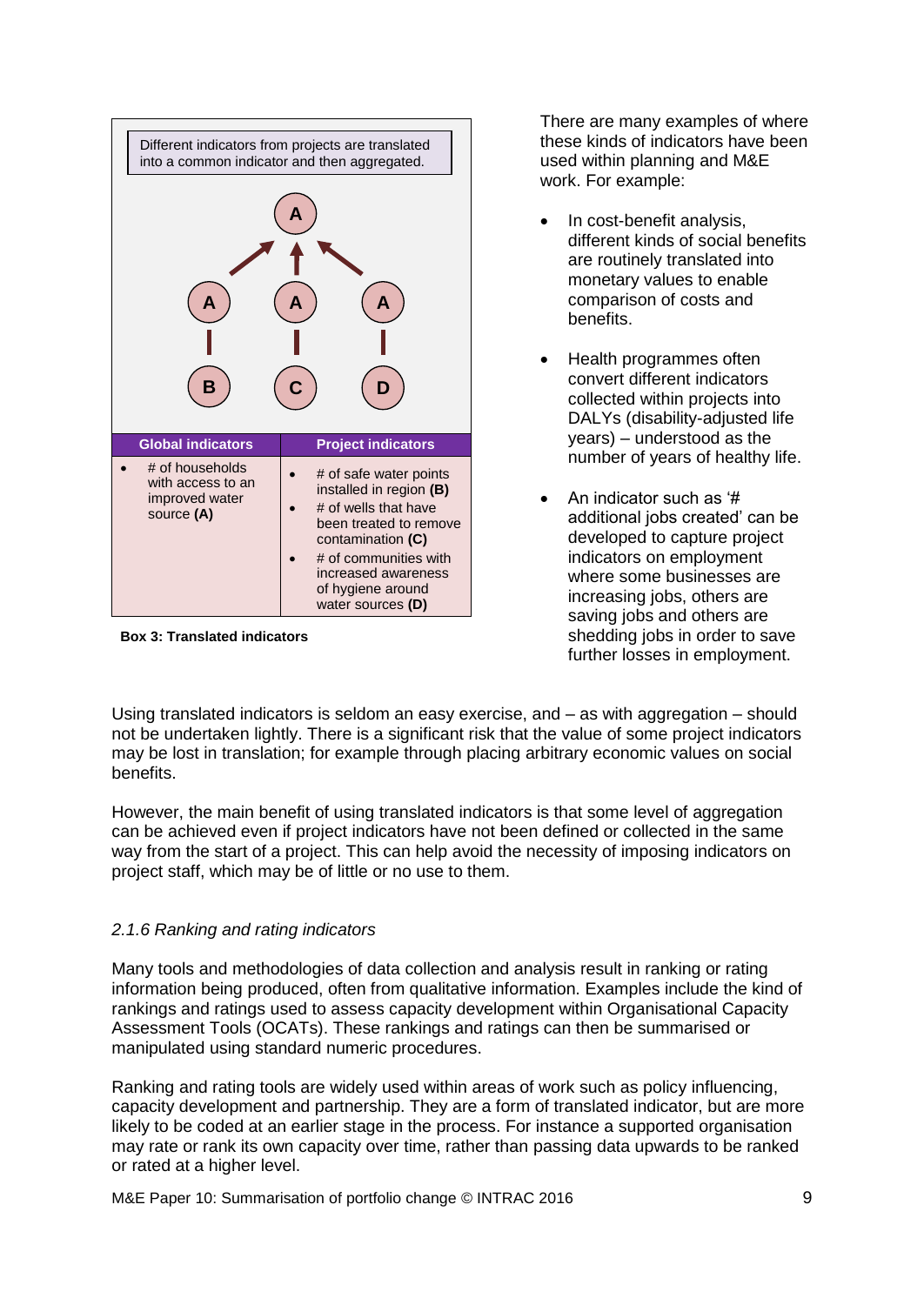Some INGOs also produce rankings and ratings directly. For example, projects may be ranked (or rank themselves) according to whether or how far they achieve their objectives. RAG (red, amber, green) ratings are another common example of the type of rating used to assess project performance. One example of a tool designed to allow effective rating and ranking is the CAFOD Voice and Accountability Tool (see case study below).

#### **Case study: CAFOD Voice and Accountability Tool**

CAFOD's Voice and Accountability Tool: is an example of a tool that uses rankings and ratings to look at the ability of supported CSOs to carry out advocacy. It is basically a self-rating tool that asks CSOs to score themselves in four key areas – involvement in government processes, advocacy strategy development, community and constituency building, and involvement in corporate structures. A rating scheme with different, pre-defined levels is used to help CSOs assess their level in the key areas. The rating scheme is specific enough to enable some consistency in ranking and rating, yet broad enough to allow flexibility across different contexts and locations. Discussions with CSOs are meant to help them plan and develop within their own contexts, and the categorisation of change on a common scale enables CAFOD to perform some level of aggregation at portfolio level.

**Source: (CAFOD 2011)**

The great advantage of ranking and rating indicators for INGOs is that they allow quantification of aggregate change, even though the changes are different and inherently qualitative.

#### *2.1.7 Mixed indicators*

An indicator of lowered maternal mortality rates or increased education enrolment may be clearly understood if used in isolation. But other kinds of numeric indicators need to be supplemented by qualitative information if they are to make any sense. For example, indicators such as "*numbers of policy changes", "uptake of pilot studies"*, or "*number of organisations with increased capacity"*, make no sense on their own. They may give some idea of scale, but deeper information is required. For example there is a world of difference between being invited to add something to the wording of a policy that is about to be implemented by a sympathetic government, and achieving deep and real support for a policy that was never before on a government's agenda.

The use of mixed indicators can be seen as a response to this. Mixed indicators allow some level of quantification, whilst recognising that many aspects of change are wildly different. An example is *"# and description of changes to policy"*. This can be reported via a number that shows the scale of changes (e.g. *"twenty policies changed in child rights across Asia*") with descriptions of the twenty changes that show the depth of change. This is another way of producing aggregated numbers without pretending that all changes have the same value or importance. Mixed indicators are essentially a way of grouping together changes around a common theme, whilst recognising that there may be significant differences between them. As with framing and translated indicators, they do not rely on standardisation at project level.

A significant advantage of mixed indicators is that they can be used when an INGO is expected to define baselines, milestones and targets as well as indicators. If an INGO were to attempt to produce a qualitative baseline on twenty different policy influencing projects it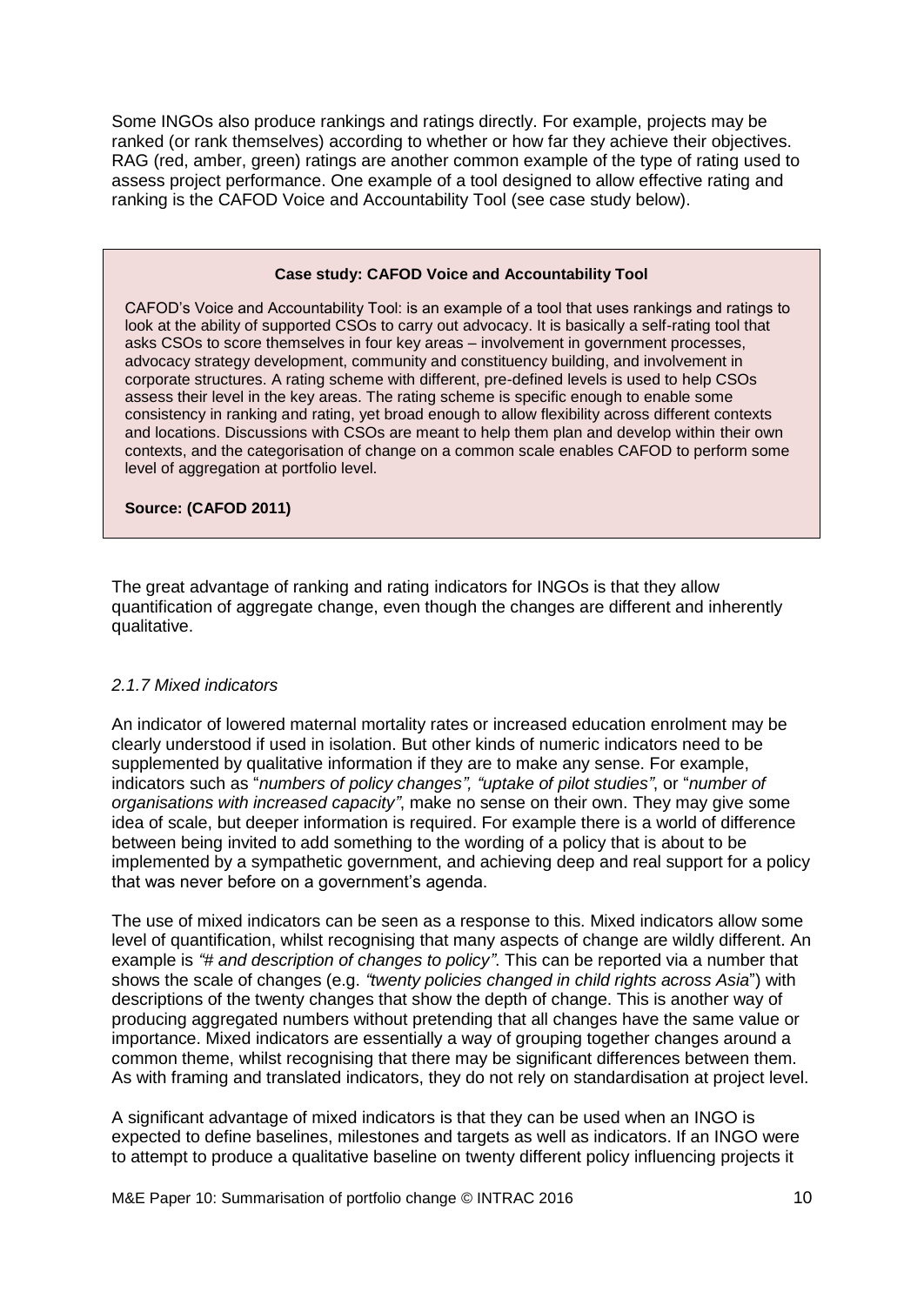would quickly run out of space in a logical framework. But mixed indicators allow milestones and targets to be defined in quantitative terms whilst still providing qualitative reporting.

Mixed indicators also allow opportunities for change to be summarised graphically. For example, the Climate and Development Knowledge Network (CDKN) is expected to report to its donors against a standard indicator, *"volume of public finance mobilised for climate change purposes"*. Rather than attempting to aggregate numbers from many different examples, CDKN has developed its own indicator *"number and description of incidents where public finance has been leveraged"*. It then charts different types of leverage on a graph, showing not just the volume of resources but also the contribution of CDKN to the leverage, its confidence in the findings, and the state of the leverage (i.e. proposed, pledged, delivered, spent). A portion of this graph is shown in the diagram below.



With the assistance of technology the graph could also be made interactive to show longer, qualitative descriptions when a cursor is hovered over different cases. Again, this provides opportunities to see the big picture in numbers whilst investigating the more qualitative, indepth changes at the same time.

Mixed indicators can easily be used in conjunction with framing indicators (see 2.1.2), simply by inserting *"# and description of cases where..."* at the front.

#### *2.1.8 Cluster indicators:*

Cluster indicators are used when results are reported at global level from different lower levels as distinct entities with no attempt to pretend they are anything more than disparate results from different projects. Cluster indicators are most commonly used in programmes where work at lower levels has little or no interaction, and the total programme change can therefore be viewed as the sum of the individual parts.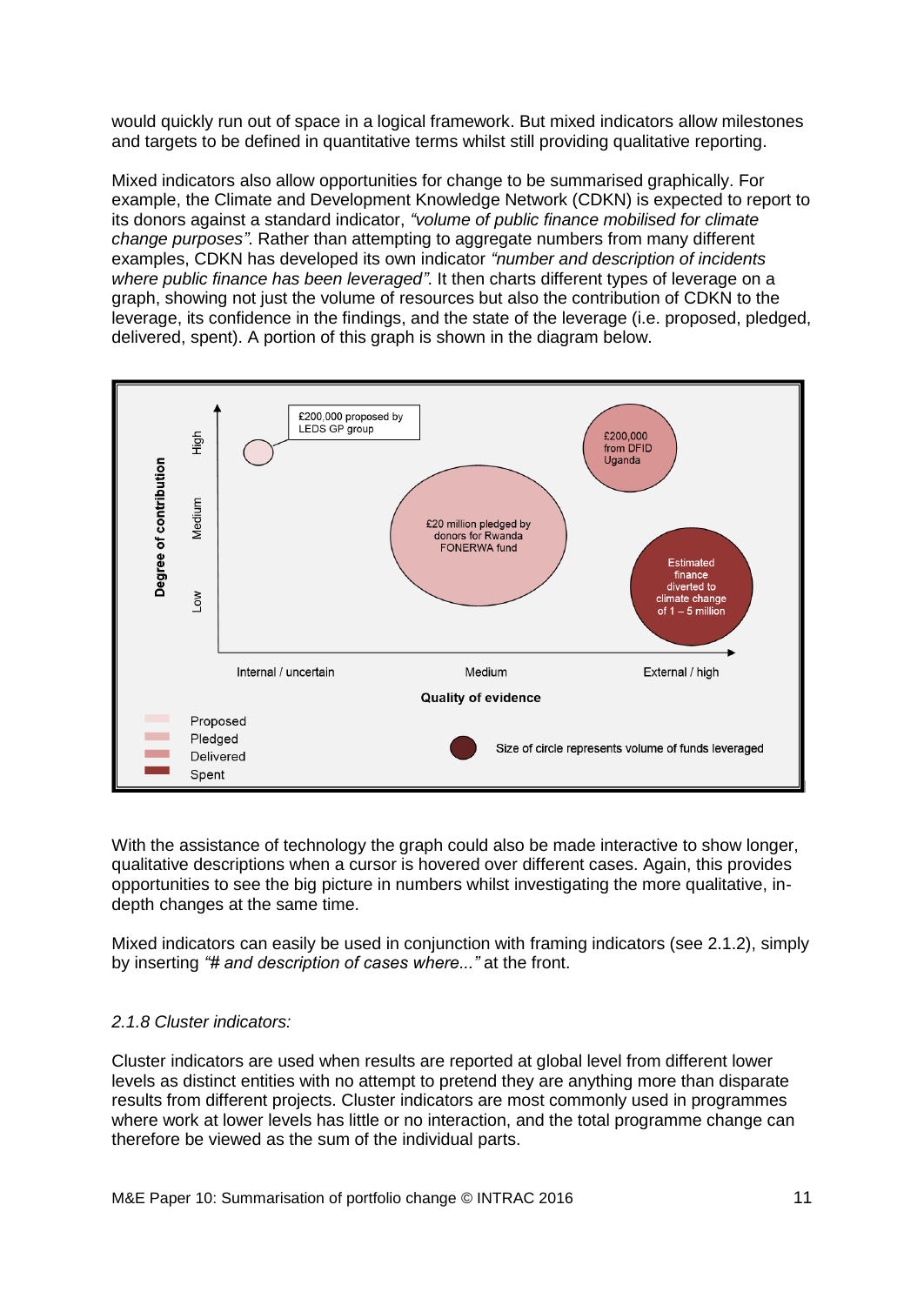| Different indicators from projects (A, B & C) are<br>brought up to global level and reported as global<br>indicators. |                                                                                            |                                                                                            |
|-----------------------------------------------------------------------------------------------------------------------|--------------------------------------------------------------------------------------------|--------------------------------------------------------------------------------------------|
|                                                                                                                       |                                                                                            | Β                                                                                          |
|                                                                                                                       |                                                                                            |                                                                                            |
|                                                                                                                       |                                                                                            | в                                                                                          |
|                                                                                                                       | <b>Global indicators</b>                                                                   | <b>Project indicators</b>                                                                  |
|                                                                                                                       |                                                                                            |                                                                                            |
|                                                                                                                       | # and description of<br>government policies<br>that have been<br>influenced by CSOs<br>(A) | # and description of<br>government policies<br>that have been<br>influenced by CSOs<br>(A) |
|                                                                                                                       | Degree of civil society<br>space open to<br>indigenous NGOs (B)                            | Degree of civil society<br>space open to<br>indigenous NGOs (B)                            |

**Box 4: Cluster indicators**

In the example in Box 4, three different indicators collected by projects have been brought up to the global level to show a range of changes taking place within individual projects. This enables some level of aggregation by showing different indicators from different projects together. But it does not attempt to show how the whole is greater than the sum of its parts.

Cluster indicators are most commonly used by INGOs to bring results up from country to global level. Thus a global results framework may contain a series of different indicators from different country programmes. It is possible to do this when an INGO works in just a few countries. But for INGOs that work in many different countries the number of indicators concerned quickly becomes unmanageable in a single framework. For example, if an INGO works in 15 countries and brings up three indicators from each it would end up with 45 indicators in its global results framework.

One example from the most recent round of Programme Partnerships Agreements (PPAs) (DFID's core funding to INGOs) concerned an organisation working on humanitarian assistance that made no attempt to develop consolidated indicators into its organisational logical framework, but instead included a different set of output indicators for each country in which it was working. This was possible because it was only working in five countries. For INGOs working in 20 or 30 countries this would be an impractical solution, as the logical frameworks would quickly become very large.

# **2.2 The relationship between tools and indicators**

Some indicators can be collected through many different tools or methodologies of information collection and analysis. In most cases, framing indicators, mixed indicators and cluster indicators are not dependent on any particular tool or methodology. But for direct indicators, aggregated indicators, core indicators and ranking/rating indicators there is normally a closer relationship between an indicator and the tool used to collect (and/or analyse) it.

Indeed, in many cases an indicator may have no meaning without an understanding of the tool being used to collect it. For example, if an INGO administers a partnership survey to a partner asking it to rate the partnership as 'equal', 'uneven' or 'highly uneven' it might make sense to develop an indicator such as *"# and % of partners that regard the partnership as*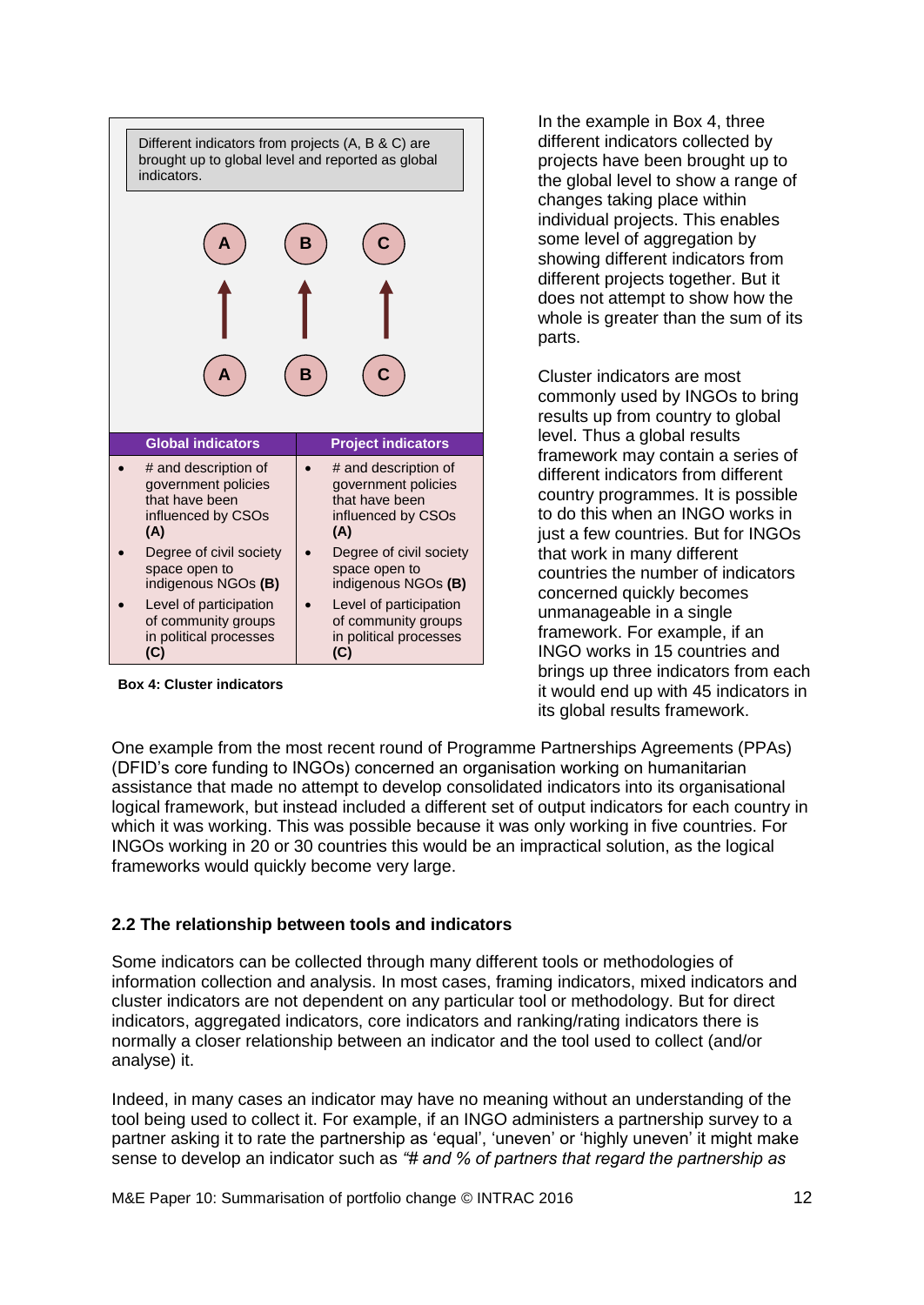*'uneven' or 'highly uneven'*". But without the tool the indicator would be meaningless. Some other examples of indicators that only have meaning when associated with a particular tool or methodology are contained in the table below.

| <b>Method</b>                      | <b>Possible indicators</b>                                                                                                                                                                                              |  |
|------------------------------------|-------------------------------------------------------------------------------------------------------------------------------------------------------------------------------------------------------------------------|--|
| <b>Surveys</b>                     | % of beneficiaries that have increased knowledge of HIV<br>$\bullet$<br>transmission in at least one area<br># and % of partners that are 'very satisfied' or 'satisfied'<br>$\bullet$<br>with support provided by INGO |  |
| Organisational<br>assessment tools | average capacity score in areas of M&E, human<br>resources and leadership                                                                                                                                               |  |
|                                    | # of organisations showing an increase in capacity score<br>$\bullet$<br>in at least one area of support over a 2-year period                                                                                           |  |
| Outcome mapping                    | # and % of organisations where at least 60% of expect<br>$\bullet$<br>to see markers and 30% of like to see markers are<br>realised                                                                                     |  |
|                                    | % of outcomes (represented by expect to see, like to<br>$\bullet$<br>see and love to see markers) realised                                                                                                              |  |
| Process tracing                    | Average policy influencing contribution scores, as<br>$\bullet$<br>ranked by evaluators conducting process tracing                                                                                                      |  |
| Voice and accountability<br>tool   | percentage of partners demonstrating increased<br>$\bullet$<br>engagement and influence in policy and advocacy work<br>in at least one area of support                                                                  |  |
|                                    | # and % of CSOs showing at least a one level rise in<br>$\bullet$<br>'involvement in corporate structures'                                                                                                              |  |
| <b>Tracer study</b>                | # of partner staff trained by INGO that are still employed<br>$\bullet$<br>in NGO sector two years after training                                                                                                       |  |

Essentially, if INGOs adopt common tools they find it much easier to develop indicators that are capable of showing change across a broad portfolio. This reverses the commonly accepted protocol which is derived from logical framework thinking, and suggests that indicators should first be derived and then tools or methodologies selected to provide the information. When working at global level it is often the other way round: the methodology for data collection is selected first and the indicators developed afterwards.

### **2.3 Early and late coding**

A key difference in how indicators are treated within an organisation concerns early and late coding. Early coding occurs when INGOs develop categorisations and definitions for indicators and then ask lower levels to collect the information accordingly. This has to be the case for aggregated and core indicators. Early coding means partners and projects have to comply with the requirements of the INGO, which may mean the information collected is of little use to them, but certainly makes it easier for the INGO to process data at a head office level.

Late coding, on the other hand, means information is presented from project level in many different ways, and is then sorted, categorised and translated at a later stage. This is easier on the project or partner, but requires greater capacity for data management at head office level. Late coding is a better approach for those INGOs that are concerned about the effect their information requirements may have on their partners.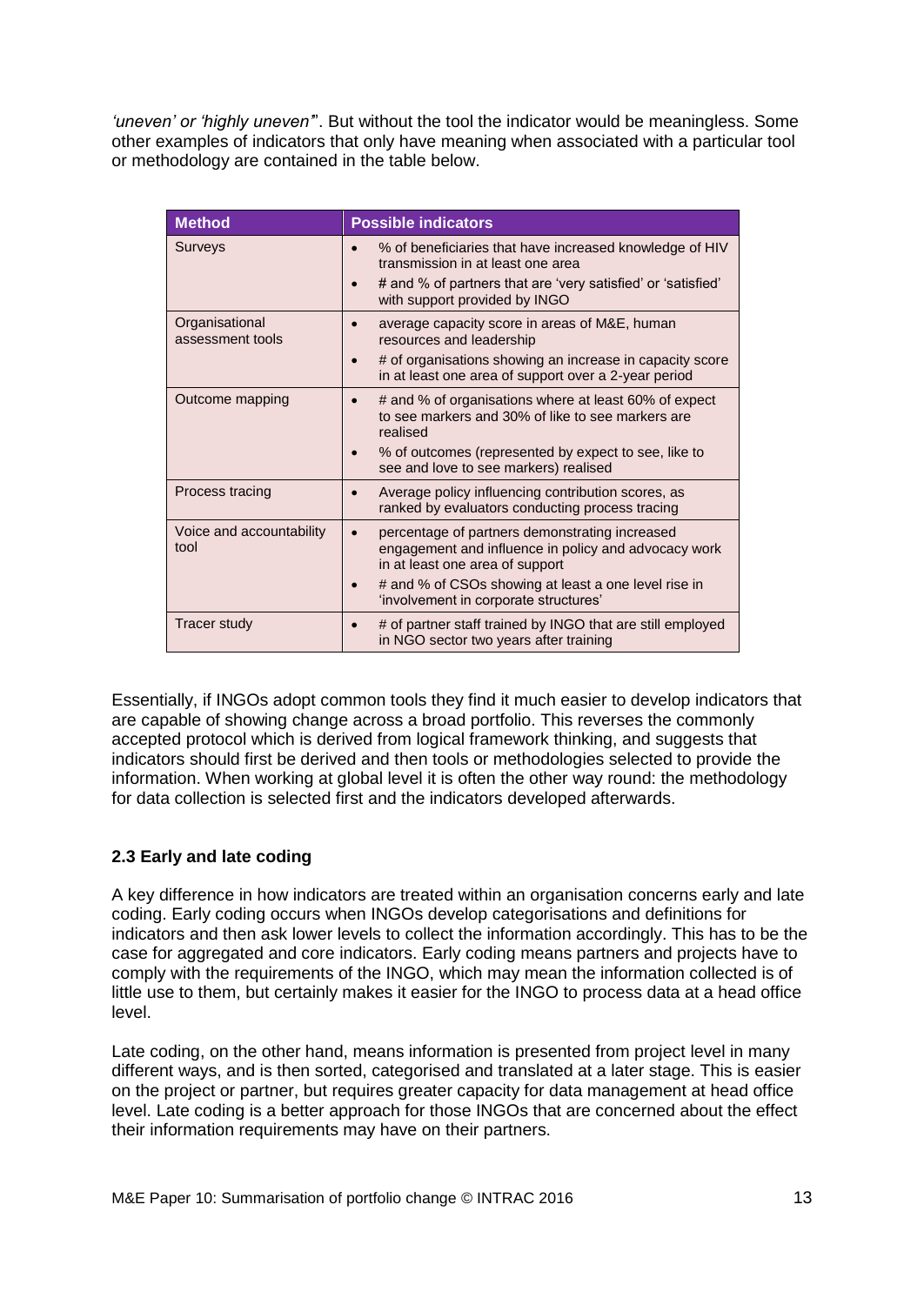Again, there are trade-offs here and tensions that need to be managed on a case-by-case basis. There may be tensions between INGOs and their partners, or within different levels of an INGO. But these tensions are a necessary transaction cost of core funding, and cannot just be ignored.

# **PART THREE: Further options**

Summarisation can be achieved through other means than indicators. This part of the paper deals with three other options:

- narratives;
- evaluation or learning questions; and
- summarisation through strategic assessment.

Any of these options can be used as an alternative to indicators. For INGOs, though, they are more often used as a supplement to indicators contained in broad results frameworks. None of the three options listed here are mutually exclusive.

### **3.1 Narratives**

Narratives (e.g. qualitative reports, stories of change, case studies, testimonials) are valid ways of reporting activities and change that do not rely on indicators. Most INGOs invest heavily in stories of change and use them extensively in both M&E reports and communications materials.

There are two major issues that need to be addressed when using stories for summarisation purposes. Firstly, the stories themselves need to be properly researched and developed if they are to be useful. Secondly, if a spread of stories is used for summarisation purposes then it needs to be clear what the stories represent and how they have been developed. If the method of production of stories is transparent and systematic then stories are better able to be used for summarisation, and the risk of narratives being dismissed as anecdotal or misleading is reduced.

There are many different methods of summarising change through narratives. Some examples are shown below.

 Most Significant Change methodology seeks to produce information-rich stories representing the most significant changes brought about by an organisation within pre-specified domains. Within an INGO, the domains can be defined to represent broad areas of change such as strategic objectives or framing indicators. The method of story generation and selection is transparent and replicable, and, if the methodology is followed correctly, stories are verified by a range of different stakeholders before being used. Stories are deliberately acknowledged to be generated through purposeful sampling.<sup>3</sup> A set of stories produced at global level can help summarise the work of an INGO because the rationale for the stories is clear, and the methodology transparent.

 $\overline{a}$ <sup>3</sup> See Davies and Dart 2005.

M&E Paper 10: Summarisation of portfolio change © [INTRAC](http://www.intrac.org/) 2016 14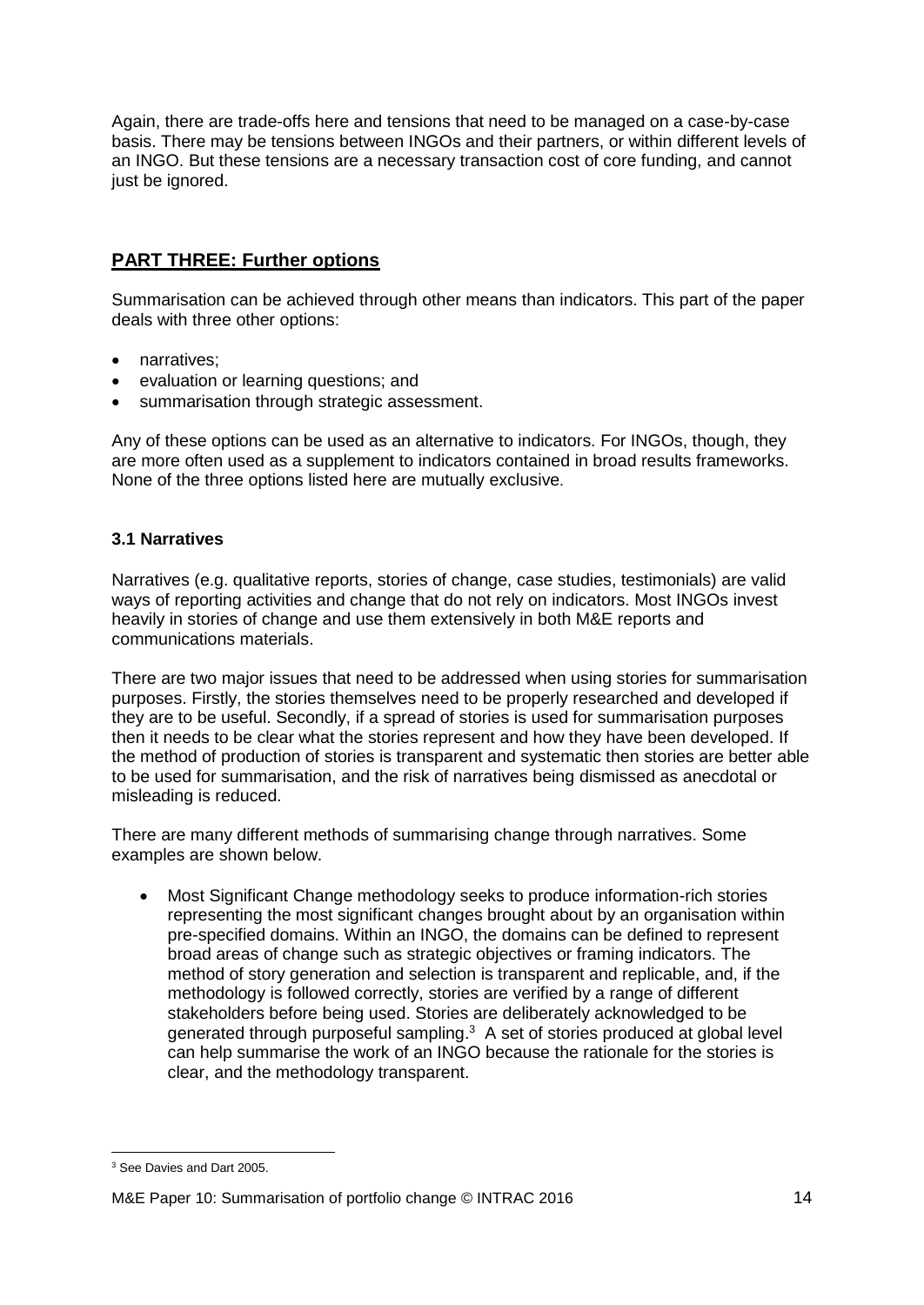- A set of narratives based on a random selection of cases can be treated as representative. However, there may be accusations of bias if the sample is not large enough. This can be offset either by selecting a large enough sample in the first instance, or by gradually building up a large number of cases over time. Narratives can range from short descriptions of individual outcomes to much longer pieces of work, such as evaluations or effectiveness reviews (see case study below).
- Simple story telling can be used to support summarisation, provided the cases are acknowledged. For example, some organisations divide stories into different categories such as best case stories, worst case stories, learning cases, representative cases and comparative cases. If enough stories are told, readers should be able to establish the best and worst of an organisation, along with key lessons that are being learned along the way. But this is only the case where INGOs are honest about what the stories represent. Stories used in this way can provide a window into the richness and complexity of an organisation's work. But it can be hard for outsiders to tell the difference between genuine cases and those developed for marketing or communications purposes. A transparent categorisation of the narratives certainly helps.
- Qualitative research methods can also be used to draw trends or generate learning from a wide variety of narratives. For example, a global report could seek to draw trends across many different project reports. This helps support summarisation by describing trends, similarities or differences across a wide variety of cases. One possible methodology that can be adapted is the Sense Maker technique, developed by Cognitive Edge (2015), which claims to be a way of assessing trends and patterns across a large database of micro narratives. The author has not yet seen the technique in use, but a large number of UK-based INGOs are currently interested in trialling it.
- In some cases numbers can be produced from qualitative methodologies. For example, the findings of qualitative case studies carried out on a sample of random or representative supported organisations or beneficiaries can be extrapolated to identify trends or estimate outcomes/impact in numeric terms.

#### **Case study: Oxfam Effectiveness Reviews**

Oxfam operates in 52 countries, across 227 different programmes, and with over 1000 projects, with an annual budget of over £200 million. Oxfam uses effectiveness reviews that aim to evaluate the impact of its work using standard methodologies across different sectors of its work. As Oxfam states on its website, *"[T]o be fully accountable, we want to determine whether our work is resulting in positive change and why. The undertaking of rigorous evaluations is the only credible way of doing this. With over 400 projects completing each year, doing full impact evaluations on each of these would be too resource intensive. Instead, projects are randomly selected and assessed under the thematic areas."* This does not necessarily result in a statistically significant sample of projects. But it does result in a series of reviews that can be used to summarise change across different projects. The fact that the projects are randomly selected means that Oxfam cannot be accused of 'cherry picking'. Note that Oxfam also aggregates quantitative outputs across all its projects.

#### **Source: (Oxfam 2015)**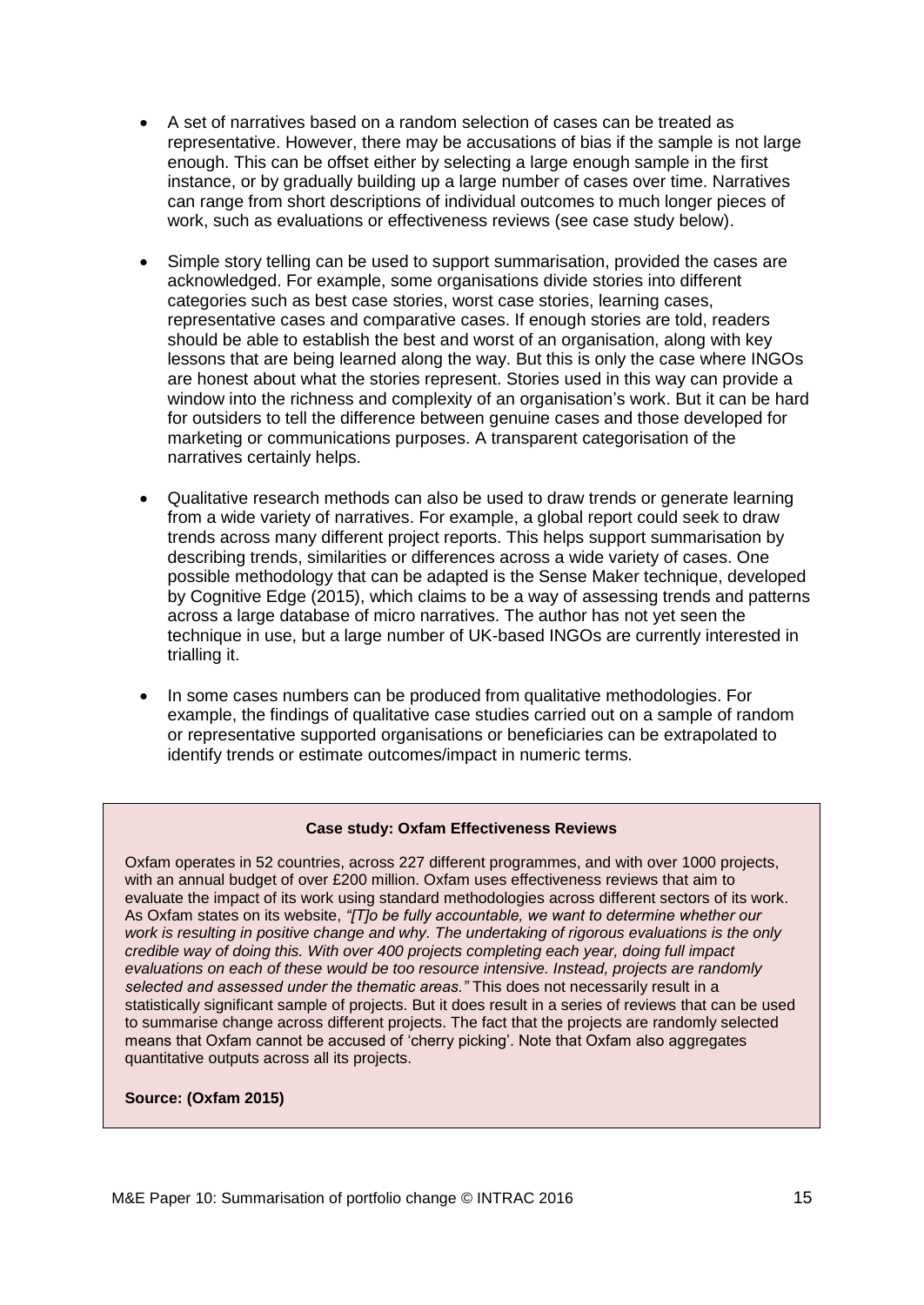A combination of these different methods can be used to summarise the work of an organisation through a rich tapestry of narratives. Too often, however, INGO annual reports simply use stories as illustrations of positive change, and make no attempt to produce stories in a methodological way (or if they do it is not communicated clearly to the reader). It is not surprising, therefore, that many people treat INGO narratives with a fair degree of scepticism and suspicion.

One of the reasons that many INGOs feel unable to use qualitative evidence to the same extent as quantitative evidence is that qualitative evidence is more difficult to fit into a logical framework or similar results framework, especially when donors request baselines, milestones and targets as well. Whilst producing a short narrative baseline and target produces no real problems for an individual project, producing baselines and milestones for fifty or a hundred stories does. This is where the use of mixed indicators can help (see previous section). Mixed indicators can be a vehicle that allows for reporting on complex changes across distinct themes through rich narratives. But it also allows organisations to set simple numeric baselines and targets identifying the number of cases they will cover.

### **3.2 Evaluation or learning questions**

Some level of consistency in reporting can potentially be achieved through the development of a common set of questions, which can be asked across different projects. This is routinely done in evaluations, which focus around a core set of evaluation questions. However, there is no reason why this cannot be done at organisational level as well. Questions may focus on change, but might also focus on process and learning as well. Some examples are as follows:

- What significant changes have occurred in the lives of poor women, men and children?
- What changes in policies, practices, ideas, and beliefs have happened?
- To what degree has [the INGO] contributed to the changes?
- How cost-effective have the interventions been?
- What particular lessons have been learned?
- How might these be applied in other locations?

The questions could and should be much more focused when applied to the work of an individual INGO, and much more aligned with its core mission and ways of working.

Broad evaluation questions or learning questions such as these can easily be included in INGO results frameworks. Up until now this has not happened because the logical framework approach, with its focus on specific objectives and indicators, has dominated donor thinking, and it does not leave room for wider evaluation questions or specific learning questions. There are signs that this is changing, and it is possible that in the future the idea of including evaluation questions or learning questions in a results framework may become mainstream.

### **3.3 Summarisation through strategic assessment**

INGOs have often been put under pressure to aggregate results, on the assumption that overall effectiveness is largely the sum of work carried out at different levels. When engaged in service delivery, capacity development or partnership work this may to some extent be true. But there are areas of some INGOs' work that should not be summarised through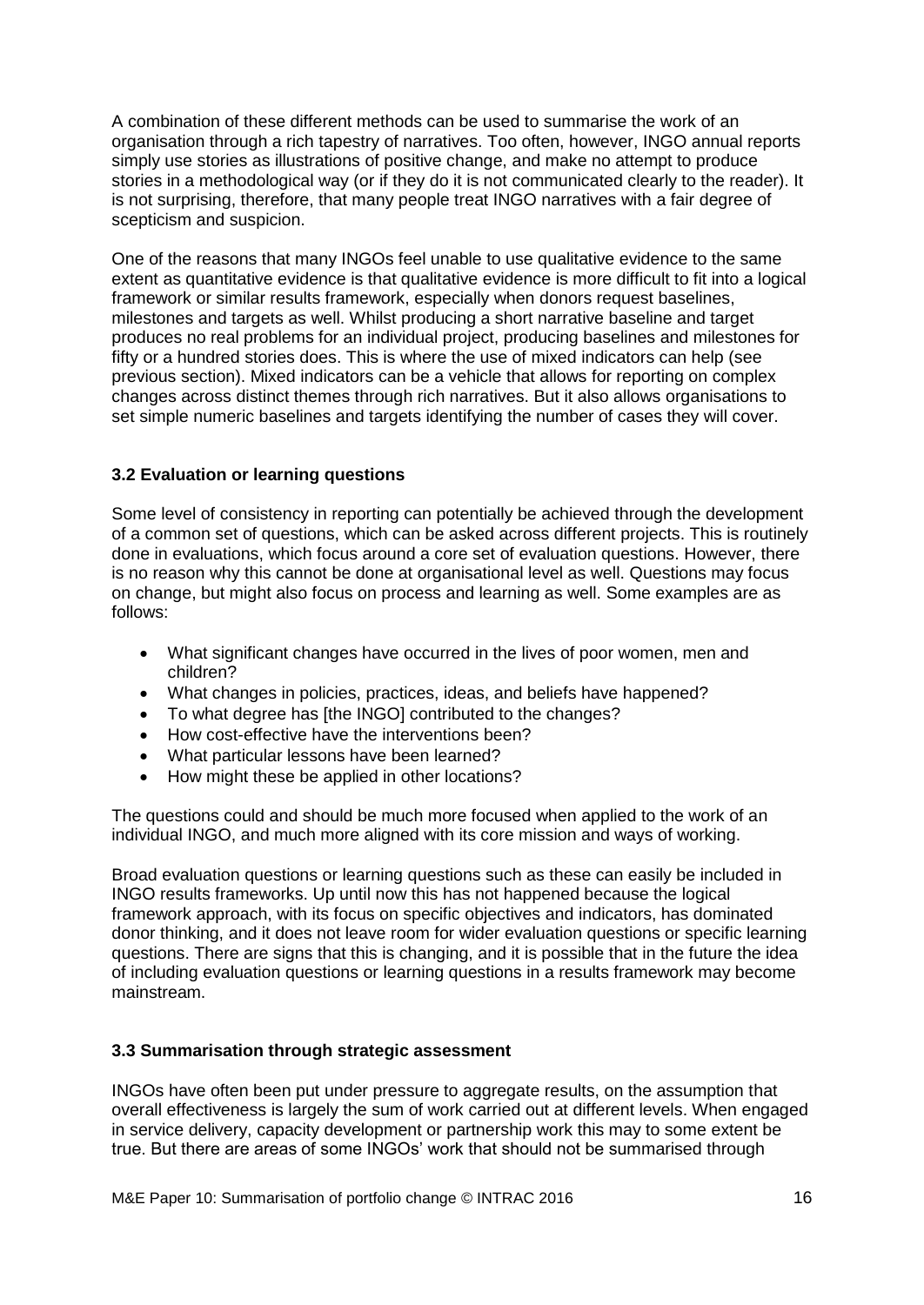assessment of the entire portfolio, but more through in-depth assessment of change at strategic points.

Some examples of work that could be summarised through more strategic assessment are:

- key lessons learned and disseminated that are being used by other agencies to bring about change;
- pilot projects that are being mainstreamed or scaled-up by other agencies;
- examples of transformational changes that are changing the way other agencies do business; or
- examples of innovative projects or projects that diverge from business-as-usual approaches, with rigorous assessments of strengths as well as weaknesses.

All these examples could lead to impacts that go far beyond those that would traditionally be captured in an INGO results framework. Reporting in this way recognises the fact that – for some INGOs at least – the bulk of their impact actually comes through a small portion of their work.

# **PART FOUR: Different levels of change**

The previous two sections have described mechanisms for summarising change across different levels of an INGO – global, region, sector, country, programme and project. This part of the paper examines the different levels of change that can be summarised.

### **4.1 Goal level**

Many INGOs work towards explicit or implicit global-level changes that they hope to influence, even if only in a small way. Indicators representing these global-level changes may already be captured by other agencies, e.g. the Millennium Development Goals or the Human Development Index. However, as explained in section 2.1.1, an INGO can only really claim a contribution to these kinds of high-level changes if it can show that it has sufficient critical mass to directly influence the change.

If an organisation does not have this kind of critical mass – and arguably most INGOs do not – then it is still possible to measure the overall change to which an INGO is trying to contribute. But the challenge then becomes how to construct a narrative describing how the work of the INGO has supported any positive trends (or helped to minimise downward trends) in the area being measured.

In essence, this is more of a communications exercise that attempts to link INGO work at different levels with the overall goal it hopes to influence. It is valid in the sense that it provides a structure for explaining what the organisation is attempting to achieve and where it believes it is contributing to change. But the overall change cannot be taken as a measure of organisational performance.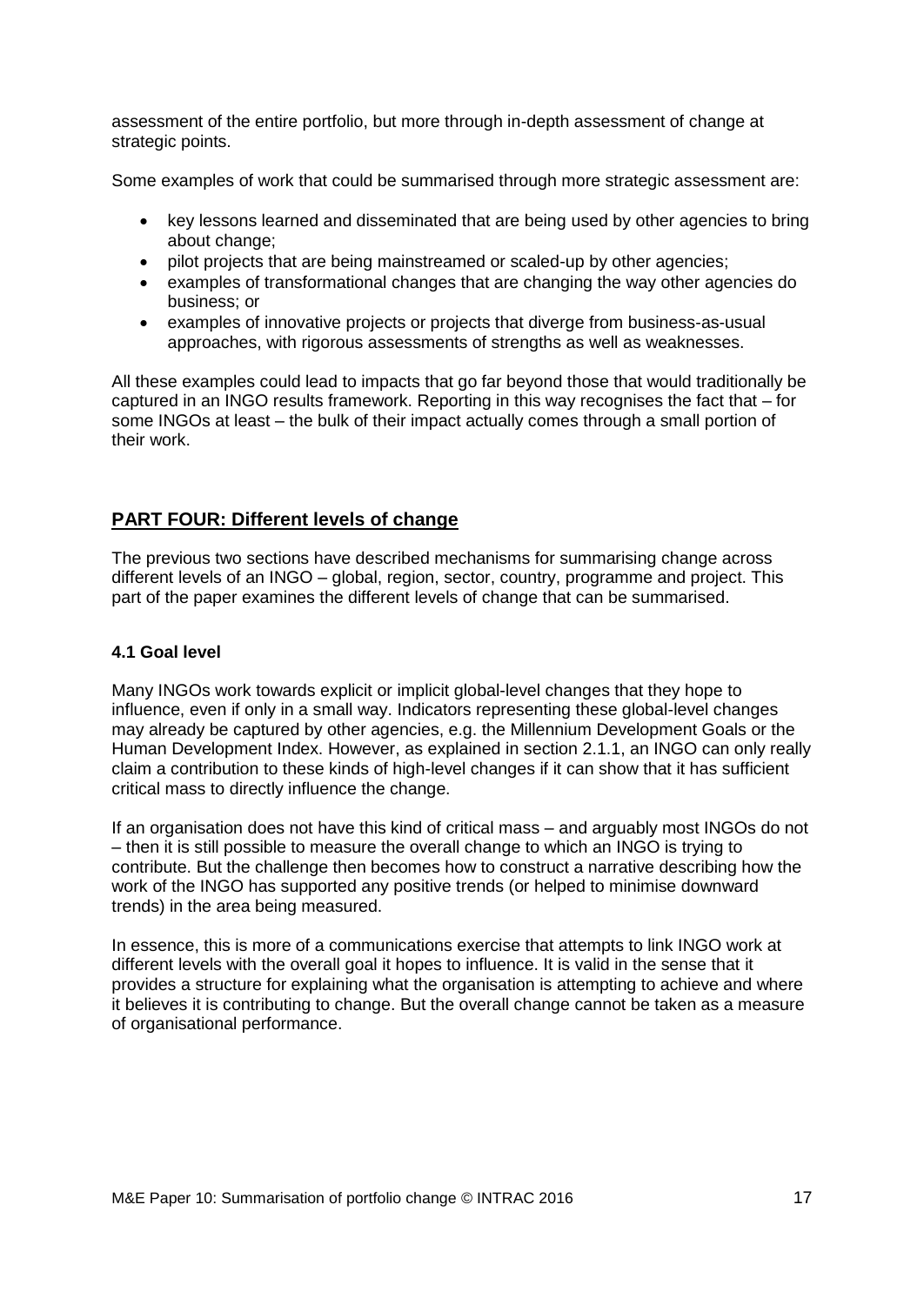#### **Case study: Transparency International**

For a long time, Transparency International (TI) has implemented different indices and barometers that seek to measure national changes in areas such as transparency, accountability and corruption. Yet TI was reluctant to use these as part of its M&E systems as it was concerned that it was a relatively small player in a large market and thus, on its own, had no measurable effect on these changes. More recently, TI has begun to use the results coming out of the indices and barometers to contribute to a narrative of change. This means reporting changes in transparency, accountability and corruption at national level, and then providing examples of changes brought about through TI work within and across those countries to demonstrate how TI is contributing to the national changes it measures. TI does not seek to claim any contribution to overall changes in transparency, accountability or corruption within different countries, nor judge its own performance based on these changes. Instead it uses the goal-level changes to construct a narrative to help explain how its efforts fit into the wider picture.

### **4.2 Outcome level**

Some agencies seek to aggregate change at beneficiary level. This is always difficult to do well, but is relatively easier when INGOs are engaged in supporting service delivery in areas with industry-standard indicators, such as health and livelihoods.

INGOs that focus more on areas such as capacity development and policy influencing are more likely to attempt to summarise change at organisational or policy level, representing the areas over which they may have a direct influence. On occasion it may be possible to go beyond this and illustrate how changes are filtering down to beneficiaries. But these cases remain illustrations, and it is rarely possible to perform any sensible degree of aggregation at beneficiary level.

### **4.3 Output and activity level**

In theory it is easier to aggregate change at output or activity level, and many INGOs have developed systems to do this. Outputs may include beneficiaries, groups or organisations supported; policy influencing work undertaken; trainings carried out; money disbursed; or any kind of deliverable.

Most INGOs are reasonably adept at producing output level summarisation, although the author's experience is that most also find it very difficult. This is largely down to practical, rather than theoretical issues; in particular the difficulty of getting consistent, high-quality, timely information from many different projects and partners. Tolerance, perseverance and endless patience are often the keys here, rather than theoretical understanding on technical issues.

### **4.4 Added-value**

The ultimate justification for the existence of many INGOs lies in the value they add to the work of their partners in the South. This is a difficult area, and INGOs in the past have been reluctant to monitor and evaluate their added-value work. But there are plenty of prospects for INGOs to summarise added-value work – either through developing indicators, building up narratives, or addressing key evaluation/learning questions as outlined in previous sections.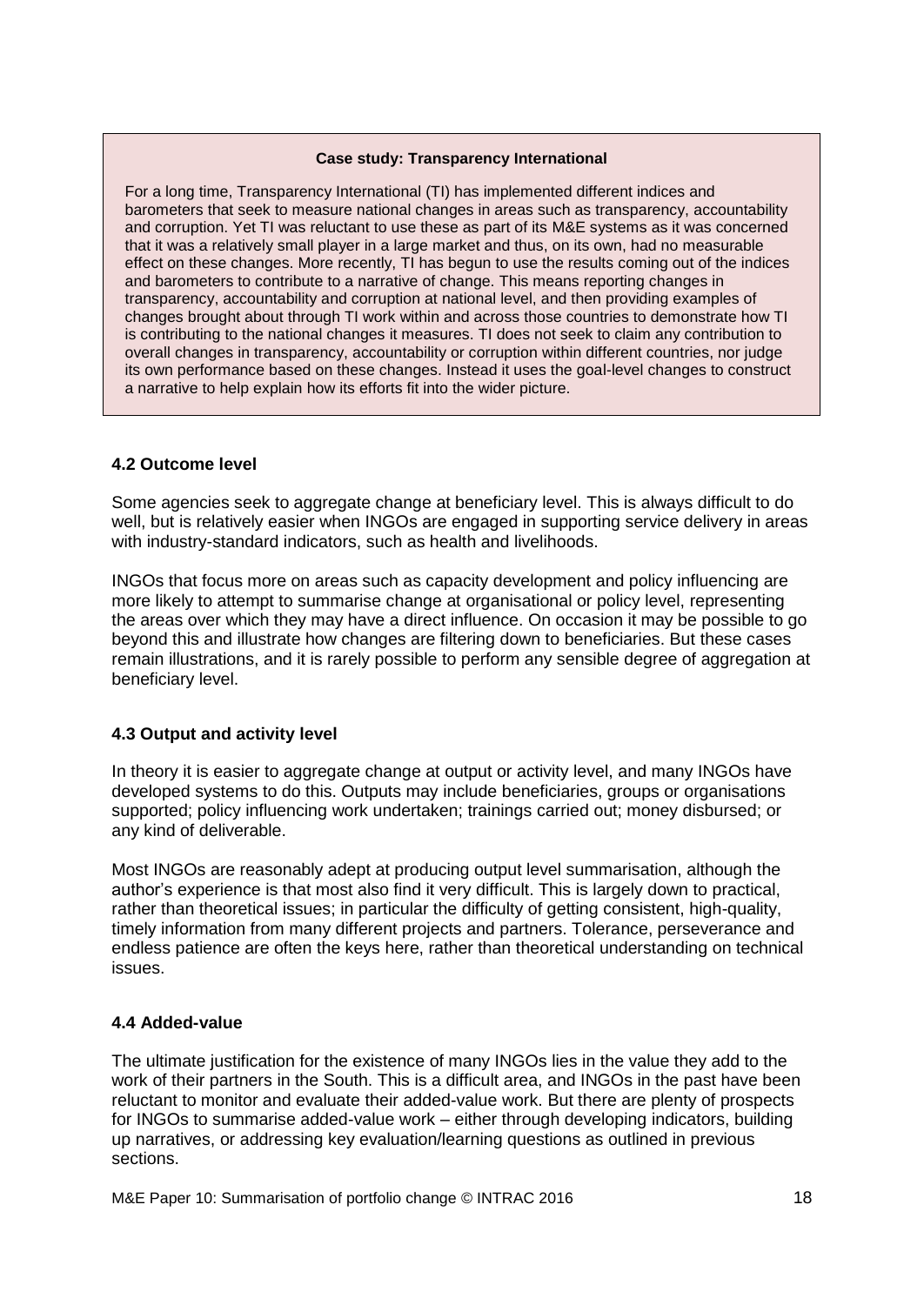Some added-value work, such as capacity development of partner organisations, is routinely captured and summarised by INGOs. But there are many other areas which are either not covered in INGO reports and results frameworks, or are reported anecdotally with little attempt to provide rigorous analysis. These include areas such as:

- facilitating synergies and cross-learning within and between projects and programmes;
- provision of technical assistance to partner projects;
- networking between partners and between local, national, regional and international levels;
- linking advocacy on different levels;
- producing and disseminating research;
- developing tools and methodologies, or promoting new methodologies and practices;
- resource mobilisation:
- designing and overseeing programmes; and
- piloting or testing new methodologies.

In the current economic climate it would probably be unwise of INGOs to abandon all attempts to summarise at the level of outcomes and outputs, as these are most easily understood by external audiences. But there is an argument that this should be supplemented by much better M&E at the added-value level, and a better and more rigorous assessment of what INGOs bring to the table.

### **4.5 Organisational change**

The final level of summarisation is probably the least interesting for external audiences, although very important for adaptive management. Most INGOs have a set of internal, organisational indicators that management uses to assess how they are performing as organisations. Many INGO strategic plans contain indicators at this level. Sometimes changes can be assessed at the level of the organisation itself (e.g. fundraising, staffing, finance). But for larger INGOs information may also be aggregated up from regional or country office levels.

Measures of organisational performance can also include rankings and ratings that are used to assess performance within projects and programmes. Whilst only relative, these can perform a useful quality assurance role that can help an INGO assess whether or how performance at project or programme level is improving or getting worse over time.

In recent years there has been more interest focused on this area. As an example, one of the recommendations of the recent UK PPA (Partnership Programme Agreement) evaluation was that DFID should pay more attention to organisational performance and governance monitoring in both selecting INGOs and in assessing value for money. Organisational change is arguably the easiest level of all to summarise, as it is straightforward to develop and collect indicators centrally.

# **4.6 Putting it all together**

Some of the larger, international agencies are now routinely producing results frameworks that capture change at many different levels (see case study below).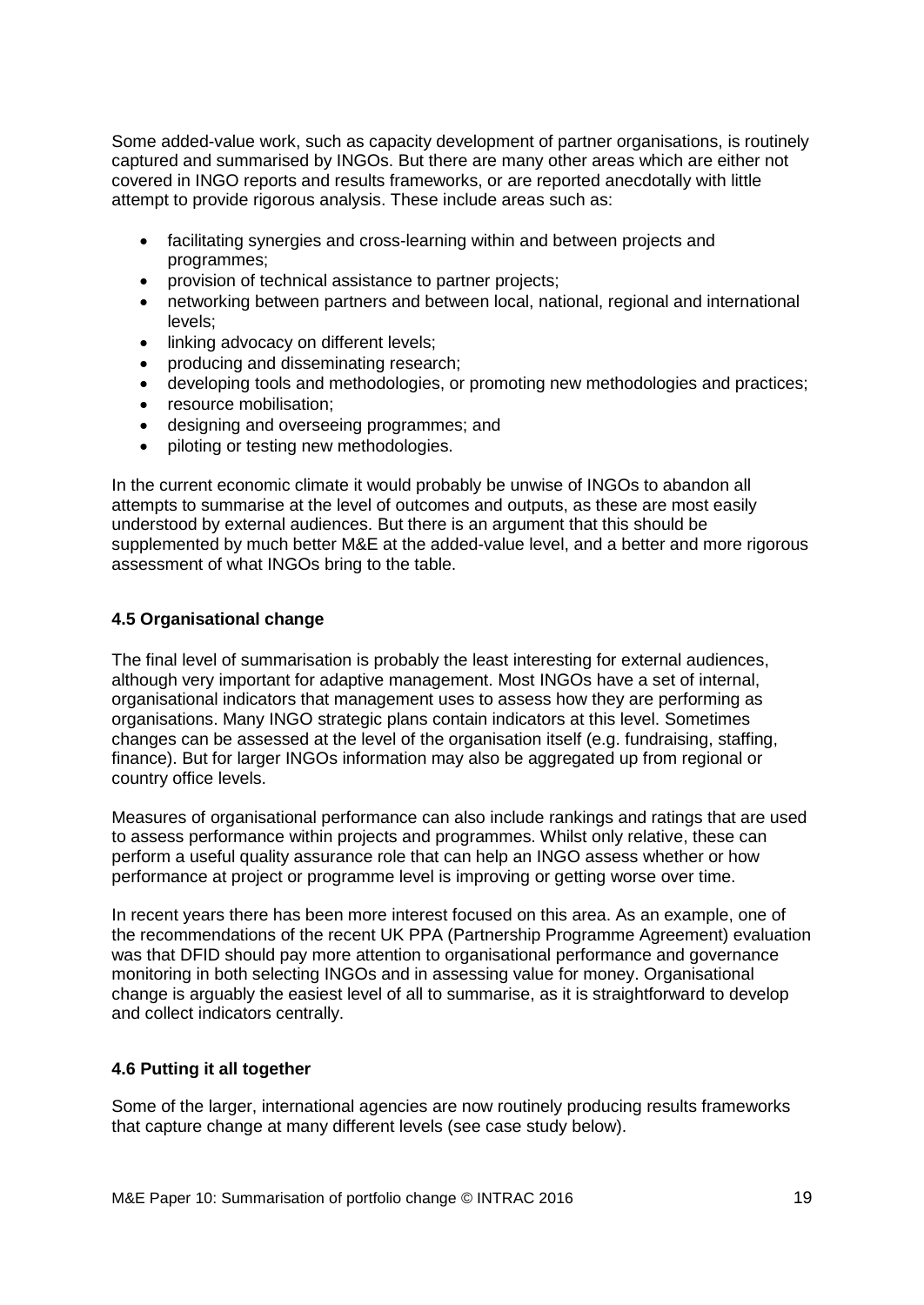#### **Case study: International Fund for Agricultural Development (IFAD)**

Based on the results frameworks of institutional donors, IFAD has developed a hierarchy of indicators at different levels that it uses to summarise performance (IFAD 2011).

- Level 1 indicators represent development outcomes to which IFAD contributes, but that are not attributable to IFAD alone. These indicators are based on World Bank indicators such as global 'crop production index' and 'level of official development assistance to agriculture'.
- Level 2 indicators measure country-level development outcomes, and are based on IFAD projects and programmes. They include a number of indicators based on ratings of IFAD projects in areas such as relevance, effectiveness, efficiency and gender equality. They also include aggregated indicators at beneficiary level based on common approaches to data collection – such as 'household asset ownership index' and 'level of child malnutrition'
- Level 3 indicators track outputs delivered by IFAD-supported programmes. These include indicators such as 'people trained in crop production practices', 'value of loans and savings mobilised' and 'roads constructed (km)'.
- Level 4 indicators monitor IFAD's operational effectiveness, focusing on the quality of country programme and project design, and implementation support. Indicators here are mostly based on ratings of projects in areas such as quality assurance, portfolio management and risk assessment. A client survey is also used to assess partnership.
- Finally, level 5 indicators aim to capture progress on organisational performance, covering areas such as gender balance of IFAD staff, percentage overhead costs and internal budget management.

**Source: (IFAD 2011)**

### **Summary and conclusions**

Some INGOs find it relatively easy to summarise portfolio change, particularly if they are focused on a single sector or are mostly concerned with service delivery. These INGOs may be able to find indicators that allow them to directly measure change across complex portfolios of work, or aggregate changes up from project level.

But in INTRAC's experience this is rare. More often, INGOs will need to use a range of different processes and methodologies at different levels to summarise change across their portfolios. Even then, this usually stops short of measurement of portfolio change, and consists more of assessments of change based on balance of evidence (see case study on next page).

Pursuing efforts to summarise performance across a portfolio does involve trade-offs. There are trade-offs between the resources required to carry out M&E work and the value this brings to the INGO. There are trade-offs between getting field offices or partners to present information in a way that allows for easy aggregation or summarisation, and allowing them more freedom to collect and present information that serves their own purposes. And there are trade-offs between pursuing M&E processes that suit the internal purposes of an INGO and meeting the needs of external stakeholders such as donors.

Decisions need to be made on a case-by-case basis, and these trade-offs need to be constantly managed and reassessed. This paper has outlined some of the common methods through which INGOs summarise portfolio change. But each INGO is different and each is likely to need a different mix of approaches. There are no panaceas.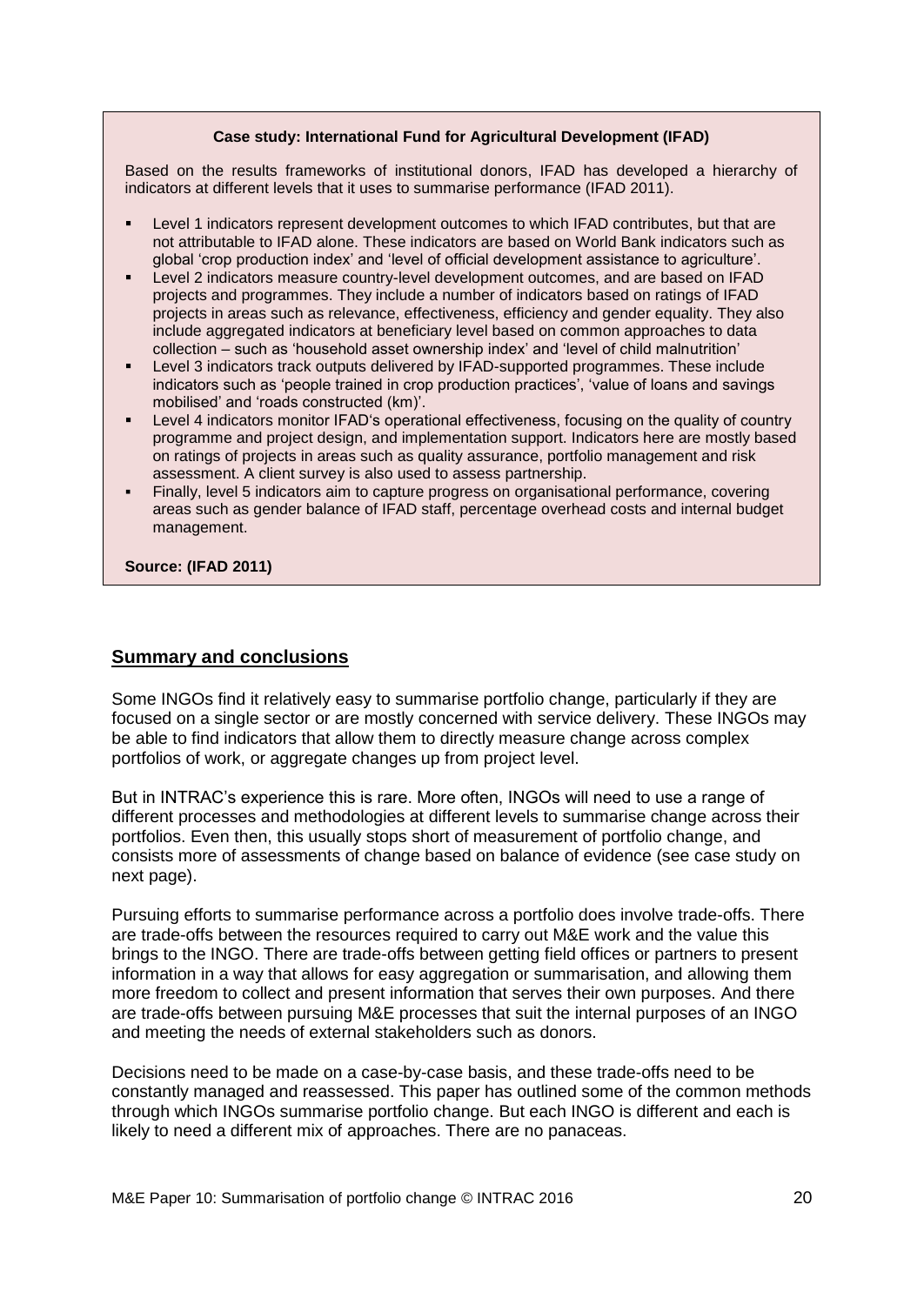#### **Case study: CDKN**

The Climate and Development Knowledge Network (CDKN) works at the intersection of climate change and development, working in areas such as mitigation and adaptation. It works in over 60 countries. There are many actors in this field and CDKN is not large enough to claim an influence over global changes. CDKN's M&E system relies on a range of different methods to summarise overall performance.

- CDKN organises plans and reports around seven key dimensions of change, including policy and capacity change.
- Output indicators are routinely collected and aggregated in areas such as people trained and publications produced.
- CDKN uses mixed indicators extensively, such as *"# and description of countries where CCD policies have been changed with CDKN contribution"* or *"# and description of cases where public finance has been leveraged".*
- A system of ranking and rating is used to assess the proportion of CDKN's projects that achieve their longer-term objectives – measured through a consistent review process that occurs one to two years after projects have finished. CDKN also ranks projects according to stakeholder assessments of satisfaction.
- A consistent Outcome Map is used to assess changes in the capacity of developing country negotiating groups to influence climate change talks.
- A series of stories of change are produced each year, divided into best, worst, comparative and learning cases. These provide a window into CDKN's work, and are reflected in the organisational logical framework.
- A partner survey is used in an attempt to measure CDKN's role as a trusted partner directly.

Together, these processes help CDKN provide an overall assessment of portfolio change by building up a complex picture of change. However, focused as it is on climate change, CDKN works in a complex and changing environment, and recognises that it is unable to provide absolute measures of portfolio change. In the end, any assessment of the performance of CDKN is down to the judgement of different stakeholders. The role of the M&E team is to help inform that judgement.

None of the measures used by CDKN are particularly costly or require extensive resources to be used. And none individually is capable of measuring performance across CDKN's portfolio. Yet together they allow the organisation (and its donors) to summarise change at different levels and arrive at a critical assessment of portfolio change.

History suggests that wiser INGOs develop their own systems and procedures to assess their portfolio change, rather than focusing too much on the difficulties. Many organisations have developed effective systems for summarisation and their experiences should always be used as a starting point. The danger of doing nothing is arguably much greater than the costs of trying, even if it does not work at first.

For organisations that impose results frameworks on others – whether they are governments, institutional donors, intermediary organisations from the private sector, philanthropic organisations or INGOs themselves – the key is to be realistic about what can actually be achieved. It is perfectly reasonable to expect those receiving your funds to do the best they can to summarise their portfolio change, within the boundaries of what is possible. It is unreasonable to expect absolute measurement of performance at portfolio level where that is theoretically and practically impossible. Indeed organisations that use funding relationships to insist that others do so are, in the opinion of the author, stepping dangerously close to abuse of power.